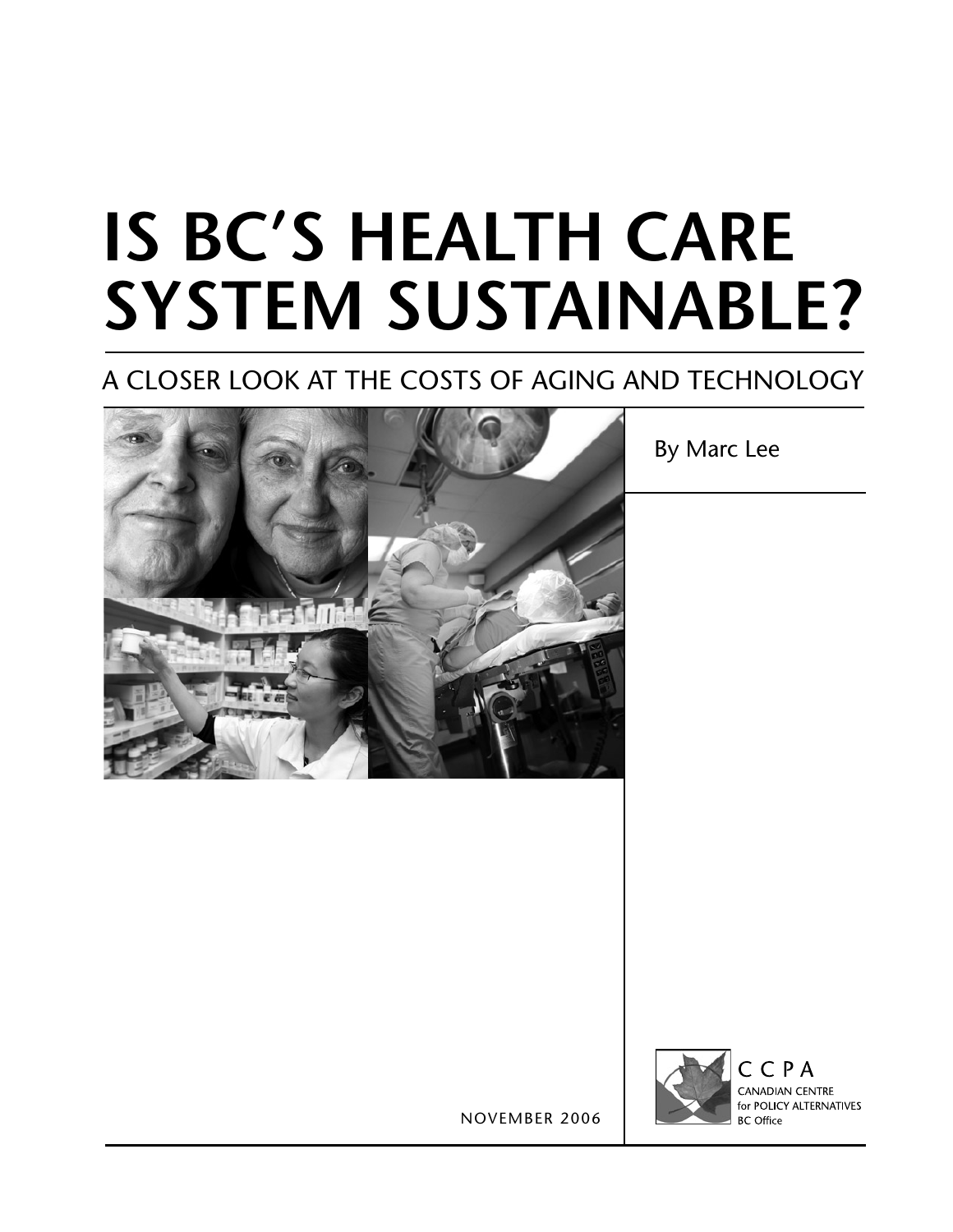#### **IS BC's Health Care System sustainabLe?** | A Closer Look at the Costs of Aging and Technology

November 2006

By Marc Lee

#### **Acknowledgements**

The author would like to thank Mary Adlersberg, Aaron Cass, Marcy Cohen, Shannon Daub, Seth Klein, Kim McGrail, Margaret McGregor, Maurice McGregor, Aleck Ostry, and Sally Thorne for their comments on an earlier version of this paper. Thanks also to Andrea Gregg for research support.

Any errors and opinions in this paper are those of the author, and do not necessarily reflect the views of the Canadian Centre for Policy Alternatives.

#### **About the Author**

Marc Lee is a Senior Economist with the BC Office of the Canadian Centre for Policy Alternatives. He is a frequent media commentator on public policy issues and has authored many CCPA publications looking at fiscal policy and the financing of public services, including *Financing Higher Learning: Post-Secondary Education Funding in BC* (with John Malcolmson), *Who's Cutting Classes? Untangling the Spin About K-12 Education in BC*, and *The Hidden Costs of Health Care Wage Cuts in BC* (with Marcy Cohen). Marc is the Chair of the Progressive Economics Forum and the Vice Chair of the Vancouver City Planning Commission.

*Is BC's Health Care System Sustainable?* is available under limited copyright protection. You may download, distribute, photocopy, cite or excerpt this document provided it is properly and fully credited and not used for commercial purposes. The permission of the CCPA is required for all other uses. For more information, visit www.creativecommons.org.

Copyedit and Layout: Nadene Rehnby www.handsonpublications.com

Printed copies: \$10 | Download free from the CCPA website

ISBN: 0-88627-486-9

#### **PLEASE MAKE A DONATION... HELP US CONTINUE TO OFFER OUR PUBLICATIONS FREE ONLINE.**

We make most of our publications available free on our website. Making a donation or taking out a membership will help us continue to provide people with access to our ideas and research free of charge. You can make a donation or become a member on-line at www.policyalternatives.ca. Or you can contact the BC Office at 604-801-5121 for more information. Suggested donation for this publication: \$10 or what you can afford.



**www.policyalternatives.ca**

**CCPA BC Office** 1400 – 207 West Hastings St. Vancouver, BC V6B 1H7 tel: 604-801-5121 ccpabc@policyalternatives.ca

**CCPA National Office** 410 – 75 Albert St Ottawa, Ontario K1P 5E7 tel: 613-563-1341 ccpa@policyalternatives.ca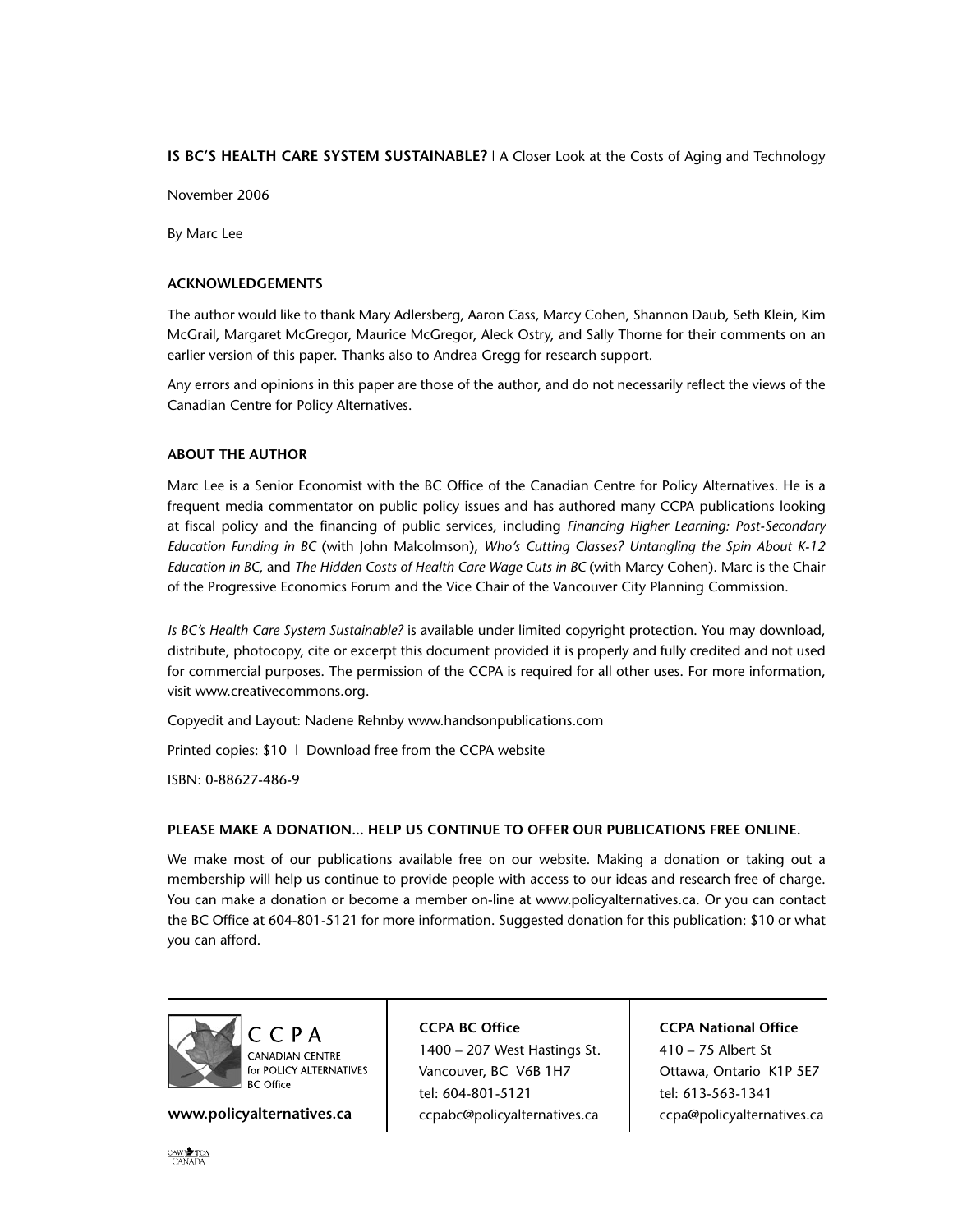# Contents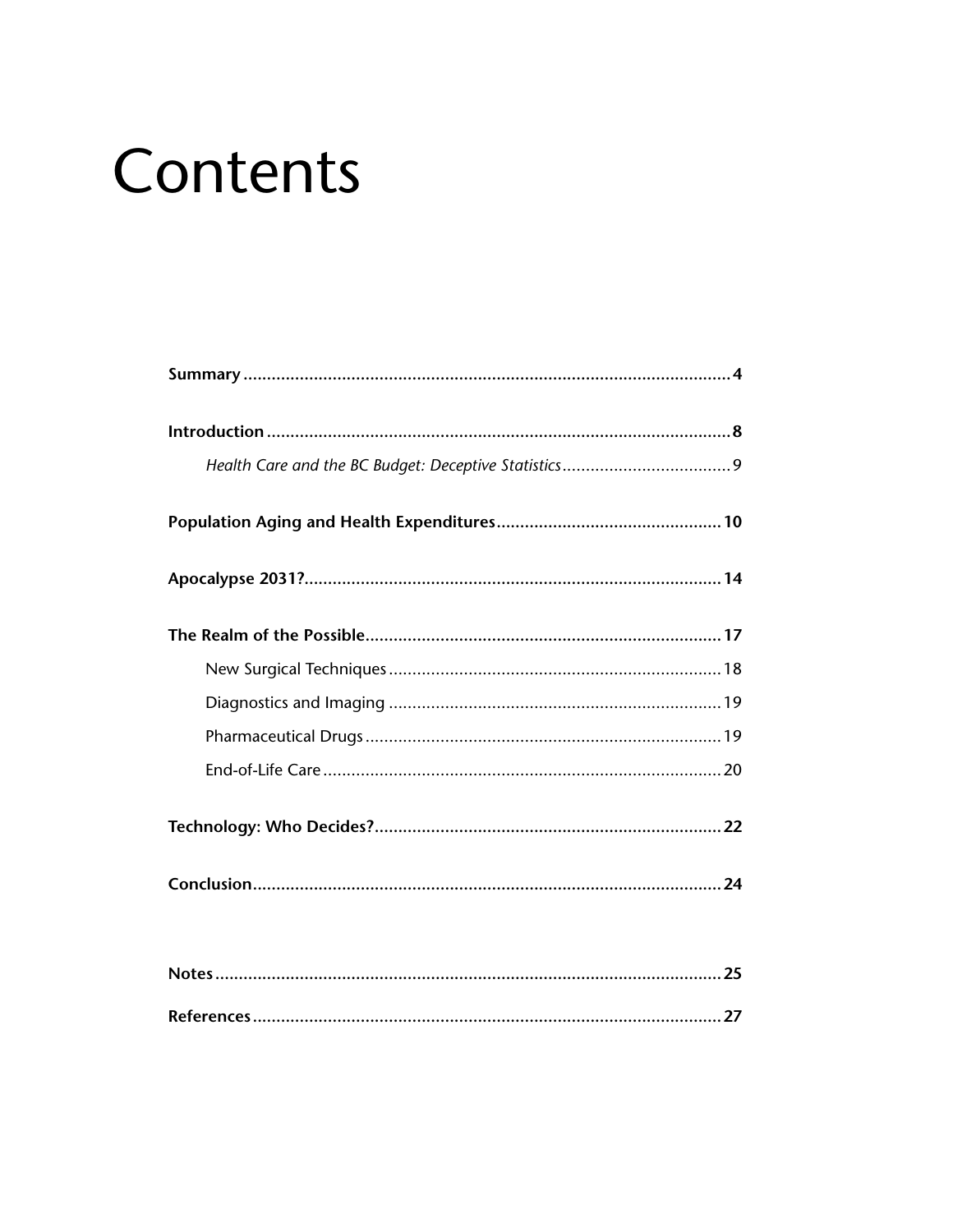## Summary

A popular myth is that an aging population will render the public health care system unsustainable. Indeed, such a presumption seems to underscore the premier's current "conversation" with British Columbians. This paper contributes to the conversation by providing a better understanding of cost pressures in the health care system and what they mean for the future in terms of sustainability.

This paper finds that population aging, in and of itself, is but a small contributor to rising cost pressures in the health care system. Based on current projections there is little to suggest a demographic timebomb about to go off. Instead, the real challenge for financing the health care system is advances in technological possibilities, broadly defined to include pharmaceutical drugs, new surgical techniques, new diagnostic and imaging technologies, and end-of-life care. These challenges can be addressed most efficiently and equitably in the context of a public system.

In terms of overall sustainability, Finance Minister Carole Taylor's assertion that by 2017 health care will consume over 70% of the provincial budget is extremely misleading:

- Taylor assumes health care expenditure increases far in excess of recent history, while greatly understating potential revenue growth.
- Health care spending is consuming a larger portion of the budget because other areas of the budget have not had sufficient funding increases in recent years. Education funding has been held to very small annual increases, while social services and other areas of the budget have seen devastating cuts.
- Taylor is measuring the wrong thing what matters is the share of our total income (GDP) we spend on health care, not the share of the provincial budget.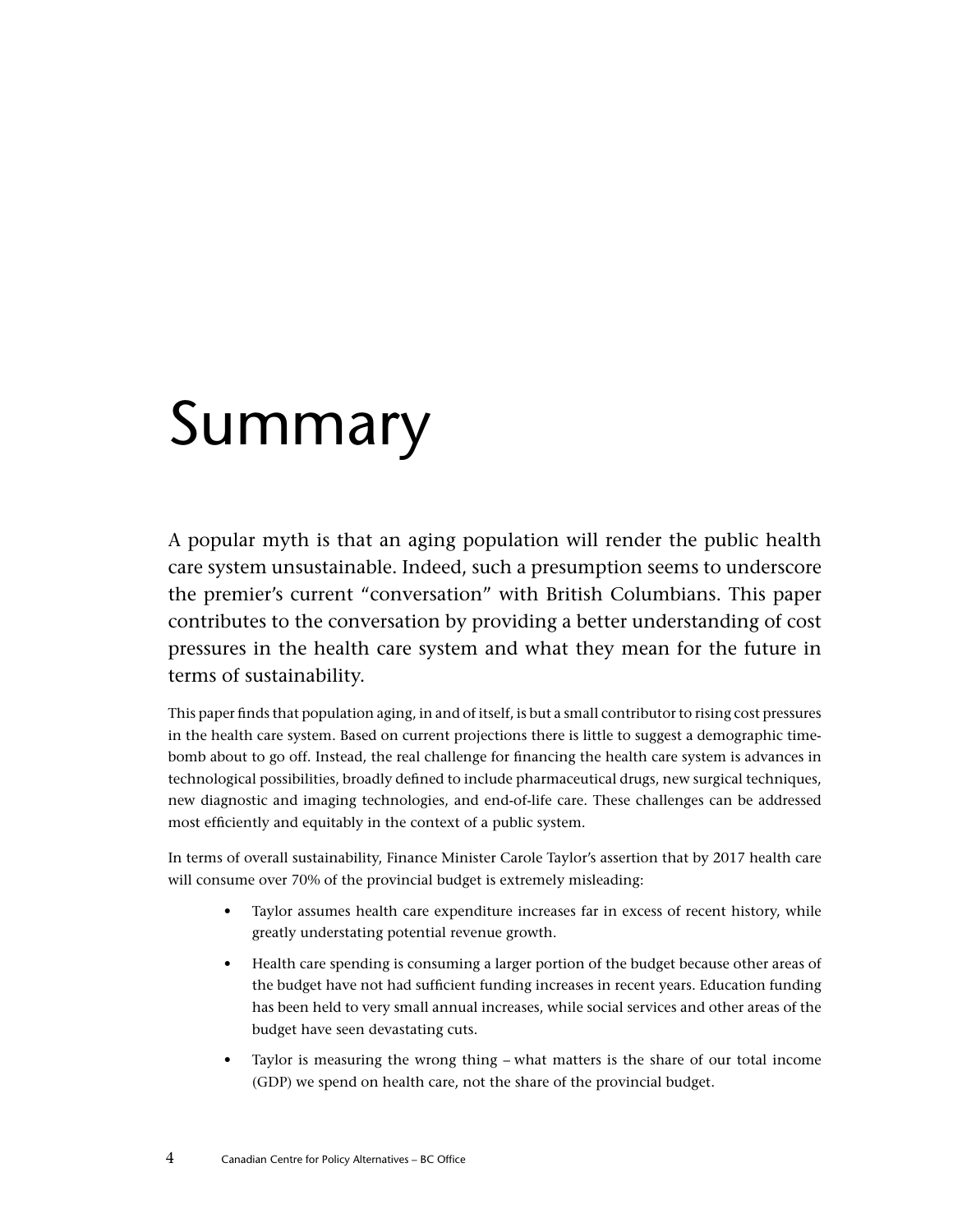This paper undertakes a detailed analysis of cost pressures in the health care system. It finds that:

- Population aging has been a cost driver in the system, but a very small one compared to other sources. The impact of population aging was 0.9% per year over the 1995 to 2005 period. This is consistent with other studies of population aging.
- Inflation (as reflected in salary increases and higher cost of supplies) has been the biggest cost driver over the 1995 to 2005 period, with increases averaging 2.4% per year, followed by population growth at 1.2% per year.
- The expansion (or "enrichment") of health care services over time (such as new technologies, long-term care, home care and pharmaceutical drugs) is also an important factor. The average British Columbian receives one and a half times more health care services as his or her equivalent 30 years ago.
- Research shows that the cost of dying is very high one-third to one-half of a typical person's health care expenditures happen in the final year of life.

The paper then projects future health care costs and situates those estimates in the context of economic growth. To accommodate future population increases, aging and inflation, health care expenditures must rise by just under 5% per year simply to stay at the same level of services. These pressures are all manageable if BC experiences reasonable rates of economic growth:

- In a high-growth scenario (6% nominal GDP growth per year), public health expenditures fall from 7.1% of GDP in 2006 to 4.9% in 2031.
- In a medium-growth scenario (5% annual growth), they fall to 6.3% of GDP by 2031.
- Even if the economy were to fare poorly by historical standards (4% annual growth), existing levels of service could be maintained with only a small increase in health care expenditures relative to GDP (to 8.1% by 2031).

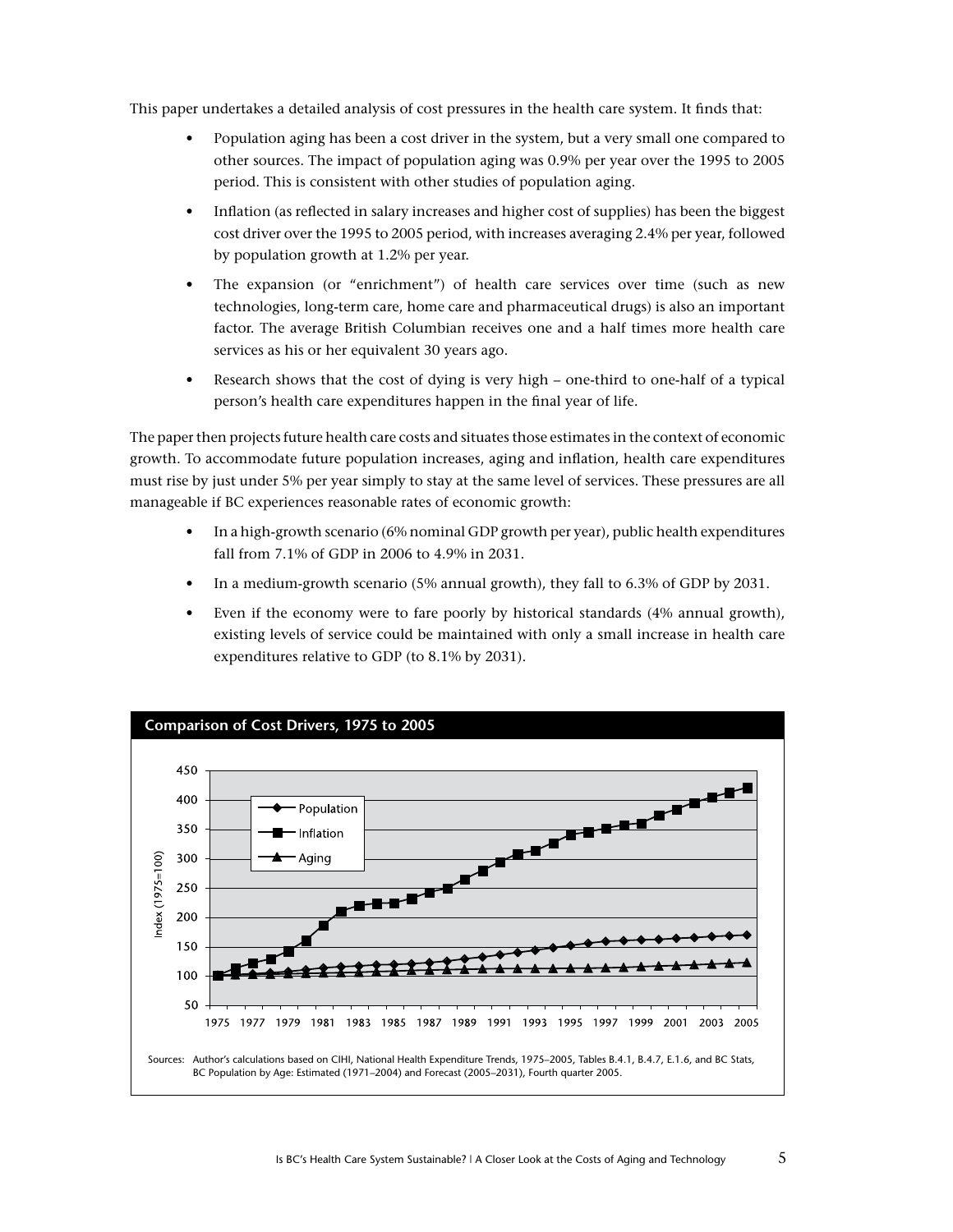By simply dedicating the *same proportio*n of new economic output to health care – even after accounting for population growth, aging and health care inflation – we would have scope for some modest expansion of services. Put differently, if economic growth rates in the future are consistent with those over the past quarter-century (5.7% per year) they will lead to health care expenditures falling as a share of GDP.

The paper models two additional scenarios where the suite of health care services is enriched in the context of medium economic growth (5% annual growth in nominal GDP). The historical average enrichment rate is 1.6% per year over the 1975 to 2005 period. After the same adjustments for population growth, aging and inflation, the paper finds:

- A 1% annual enrichment rate would require an increase in public health care expenditures from 7.1% of GDP in 2006 to 8.1% by 2031. It would enable the average British Columbian to enjoy 28% more health care services by 2031.
- A 2% annual enrichment rate would require public health care expenditures to grow to 10.3% of GDP by 2031, and would provide 64% more health care services per person.

Thus, greater expansion or enrichment of public health care in the future is possible, but depends on societal willingness to pay more for better services and care. Interestingly, Carole Taylor's estimate of future cost increases (8% per year) implicitly assumes a 3% enrichment rate, almost double the historical rate.

The real challenge for future health care expenditures comes not from an aging population but the costs associated with a wide range of new technological interventions:

• Despite a major increase in surgeries, waiting lists are still an issue because technology has increased the number of people who can avail themselves of such surgeries. Compared to 1990/91, an 80-year-old today is twice as likely to have a knee replacement, cataract surgery, or coronary bypass.

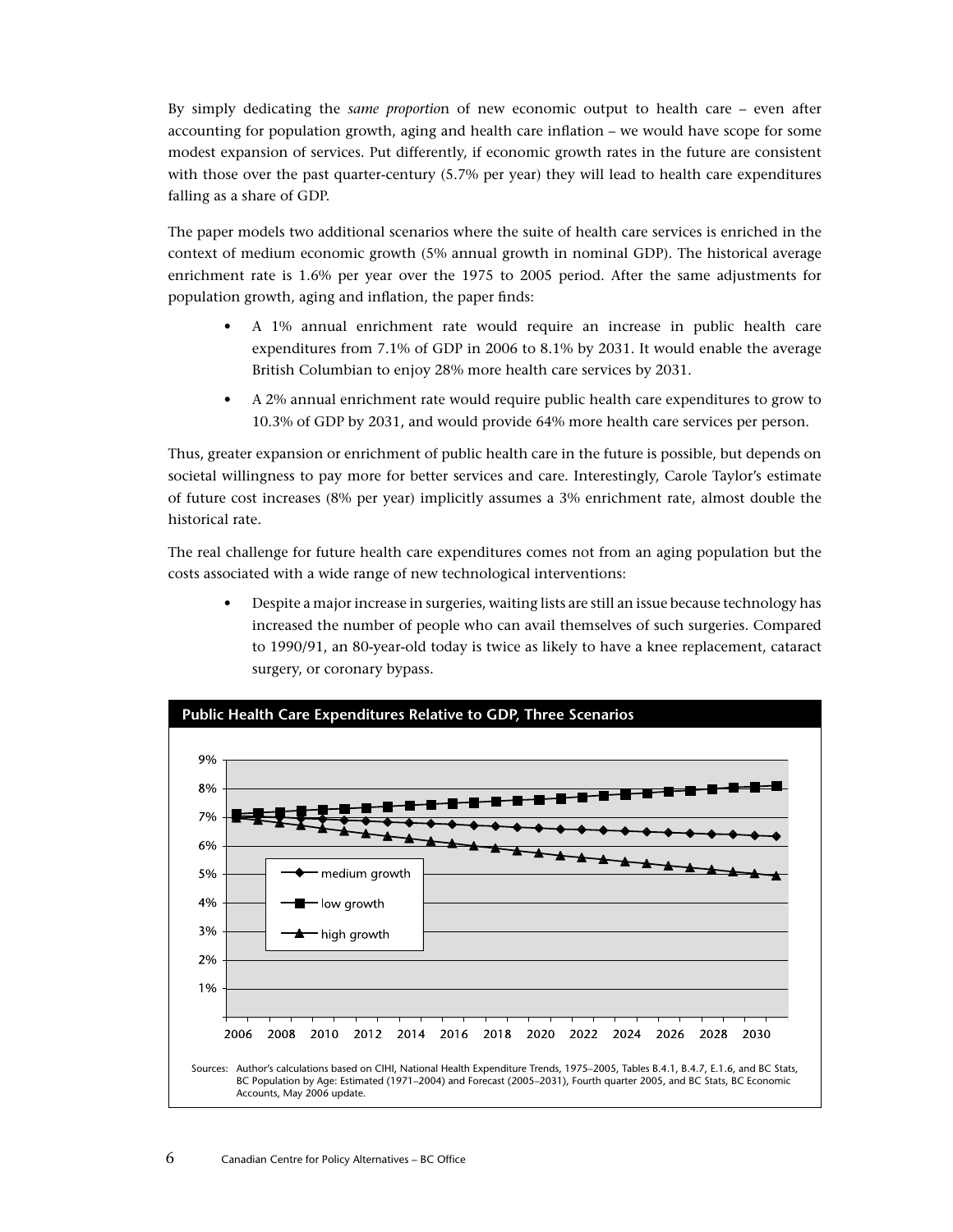- Increases in the price of prescription drugs and shifts toward more expensive drugs are a large part of the growth of drug expenditures, but have not necessarily been accompanied by improved health care outcomes. Cost efficiencies could be gained through a national pharmacare program.
- Expensive end-of-life treatments raise ethical dilemmas, particularly when they prolong life by days or weeks, but do little to restore health or enhance quality of life. Greater use of palliative care and "advanced health directives" (that allow older people and their families to choose a suitable level of medical intervention if serious illness develops) may point to a future where the health care costs of dying are less than today.
- A thorough process of health technology assessment is required to ensure that new technologies provide benefits in accordance with their costs.

The good news is that the challenges facing public health care are not demographic factors beyond our control, but technological issues that, while profound, are suitable to a public process that is well within our control. In other words, like every other policy area, we need to make choices, and to do that we need a healthy democratic debate.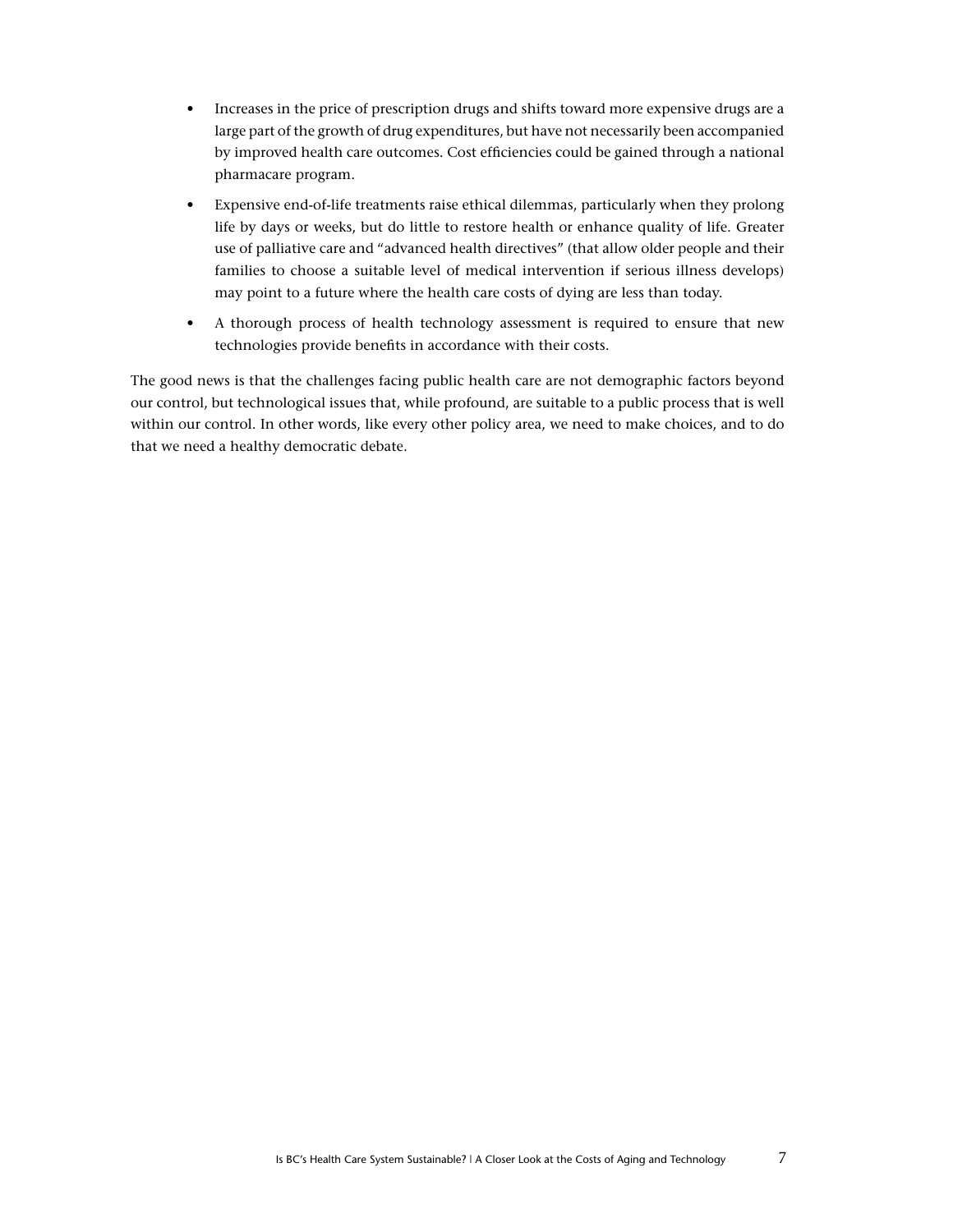# Introduction

A popular myth is that the public health care system is unsustainable. The health care apocalypse goes something like this: Health care costs are already spiraling out of control, and when those in the baby boom generation start to hit their senior years *en masse* the costs of providing health care will surely lead to the collapse of the public system. The alternative, we are told, is to allow much greater private provision of services and private health insurance.

This doomsday scenario sounds plausible because it is indeed the case that the population is getting older. In 2006 there are about 21 seniors for every 100 working age (18 to 64 years old) people; by 2031 this will rise to 39 seniors per 100 working age people.<sup>1</sup> However, it should be noted that this change will happen gradually over time, that 2031 is the approximate peak and the proportion of seniors will be declining thereafter, and that the number of children relative to the working age population will decline modestly over this period (thereby reducing pressures on education and related children's expenditures).

But while the demographic bulge is very real, does this in fact mean that public health care is unsustainable? This paper considers the evidence by reviewing the relative impacts of population aging and other cost drivers, and projecting health care expenditures forward based on the latest demographic estimates. The focus is exclusively on BC, an interesting case study because of its higherthan-average share of seniors, but its findings are broadly applicable to other provinces as well. It finds that population aging is a cost driver in the system, but a very small one compared to other sources, and is easily manageable assuming reasonable economic growth.

The paper argues that the real challenge for financing the health care system is advances in technological possibilities, broadly defined to include pharmaceutical drugs (the fastest growing component of health care expenditures), new surgical techniques, new diagnostic and imaging technologies, and end-of-life care. Over the medium- to long-term, health care faces the prospect of numerous new innovations related to genetics and biotechnology.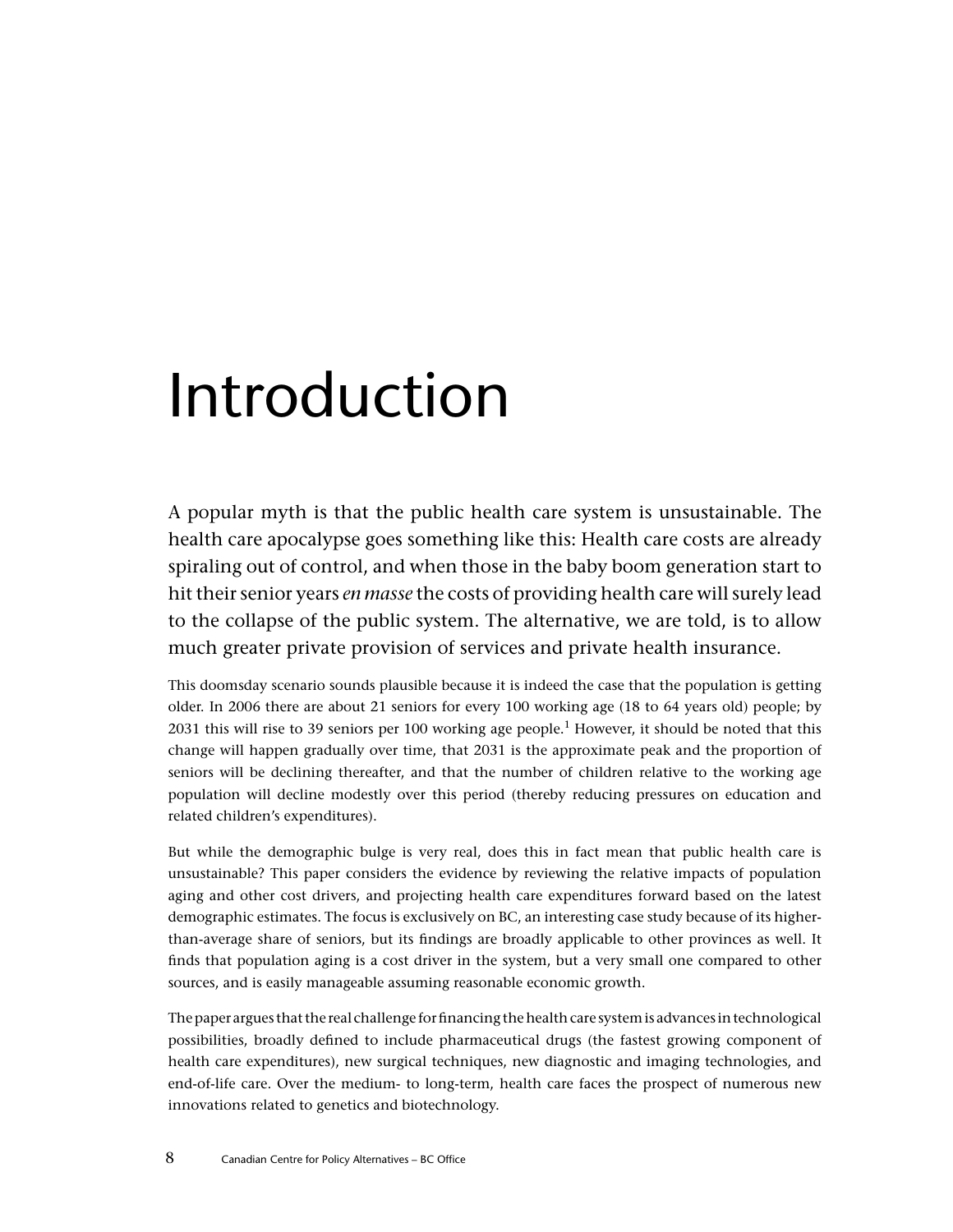These developments may or may not lead to better health outcomes, but they do tend to make health care more expensive. For example, technology applied at the end of life can add substantially to costs with minimal improvements in either length or quality of life. Technological possibilities thus raise some important questions about how a (largely) public system sets priorities when the sky is the limit for any particular ailment. These questions are ultimately ethical in nature and deserve a full democratic discussion, using evidence to evaluate the benefits of certain interventions relative to their costs.

The good news is that the challenges facing public health care are not demographic time bombs beyond our control, but technological issues that, while profound, are suitable to a public process that is well within our control. It is not the number of seniors that is the problem but finding a rational framework to ensure that spending per senior is the most effective it can be.

### **Health Care and the BC Budget: Deceptive Statistics**

Perhaps the most misleading charge that public health care is unsustainable has been Finance Minister Carole Taylor's assertion that by 2017 health care will consume over 70% of the provincial budget. This statistic is driven entirely by a rigged estimation of future expenditures on health care and other aspects of the provincial budget. And ultimately, it is measuring the wrong thing – what matters is the share of our total income we spend on health care, not the share of the provincial budget.

It is important to note that Minister Taylor's message parrots the ultra-conservative Fraser Institute, which has issued an annual report that claims health care is unsustainable because it is growing as a share of provincial budgets. In its 2006 update the Fraser Institute reports that health care will consume the entire provincial budget by 2050.<sup>2</sup> Thus, the framing of the Premier's "conversation" on health care is remarkably similar to that of the Fraser Institute, which has long argued for privatization of public health care.

Both Minister Taylor and the Fraser Institute are able to derive their results by virtue of the fact that in recent years health care spending has increased due to several new federal-provincial agreements to "save" health care after cutbacks in the mid-1990s. The Fraser Institute takes this as its starting point, then projects in linear fashion what would happen if such a trend continued.

While the Fraser Institute's methodology is questionable, the numbers presented by Minister Taylor are even more incredible because they assume health care spending increases that are larger than those of recent history, and that revenue growth in the future will be much lower than recent history. The Finance Minister assumes the system is unsustainable, and then concludes that it is unsustainable.

The other part of the equation is that education, social services, and other policy areas have not had sufficient funding increases. Education funding has been held to very small annual increases (with the exception of just before the 2005 election), while social services and other areas of the budget have seen devastating cuts.

Thus, a good way of addressing this alleged concern about health care spending rising as a share of provincial budgets would be for the BC government to better fund other aspects of those budgets. Given large federal and provincial surpluses, it is imperative that funding be increased to fight poverty, build affordable housing, address urban infrastructure issues, and strengthen the education system. For the Minister to hold back funding in these areas while preaching that health care will soon consume the lion's share of the BC budget is disingenuous.

9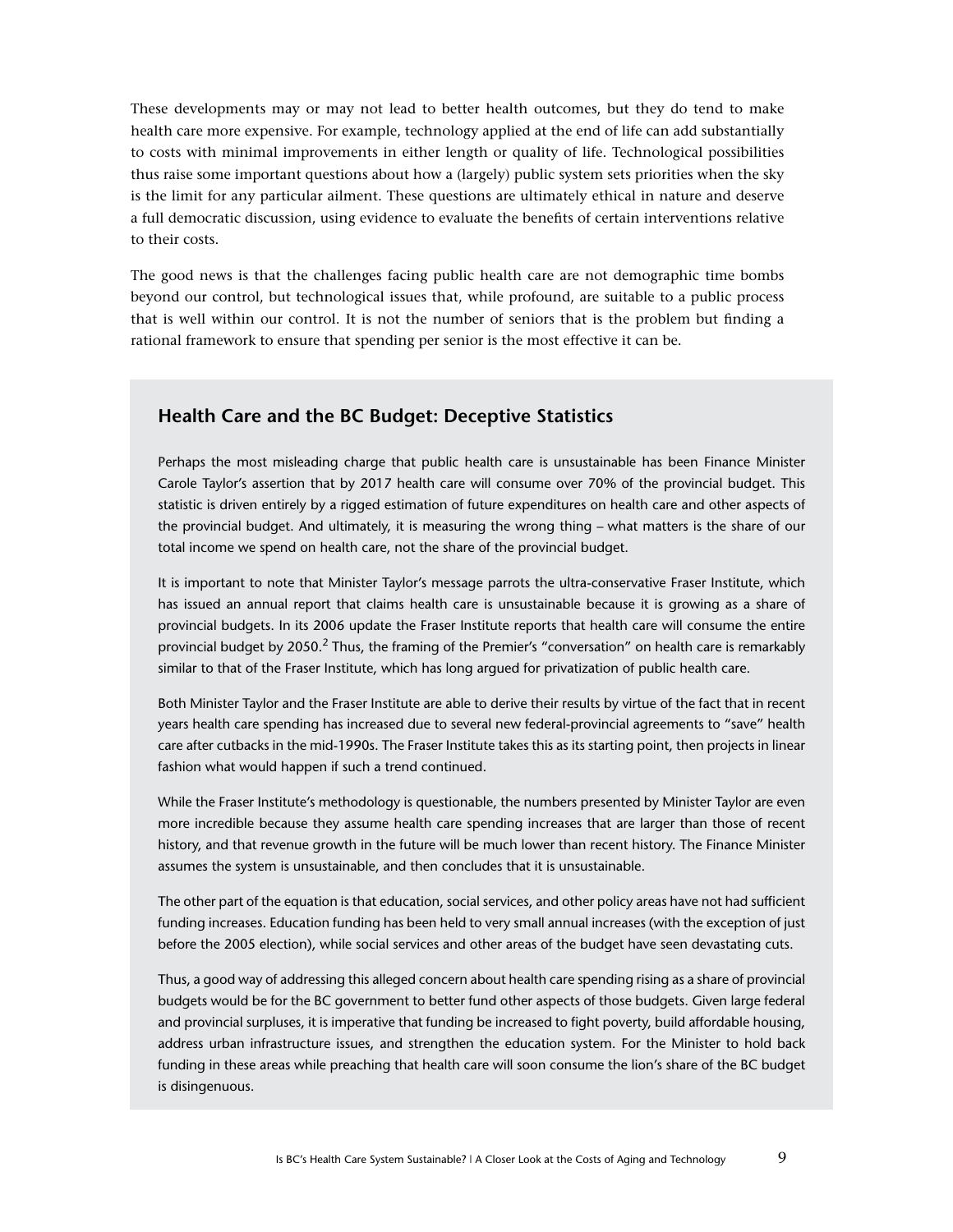# Population Aging and Health Expenditures

In 2003, we spent an average of \$2,656 per person on public health care in BC, including costs of physician and hospital services, nursing home care, home support services, public health measures, and administration. But as Figure 1 shows, the amount varies depending on age group. Per person expenditures rise from youth to old age, but are still below average for those under age 60 (one exception is infants under age one). Above age 60 expenditures increase sharply, up to just over \$22,000 per person for those over age 90. Another way of looking at this is the share of total expenditures going to seniors. In 2003, BC seniors over age 65 accounted for 13.5% of the population, but were responsible for 44% of the total public health care budget.<sup>3</sup>

But does this mean that the aging of BC's population will bring the system to its artificial knees? Some caution is urged because this age-utilization pattern may be explained by the fact that onethird to one-half of a typical person's health care expenditures happen in the final year of life. That is, the pattern is not entirely due to population aging ("the cost of living"), but due to higher rates of mortality among older age groups ("the cost of dying").4

Research is not conclusive on this point: both factors are likely at play. If we exclude people not in their last year of life, health care expenditures rise from an average of \$362 per year for men and \$429 for women under age 65 to an average of \$666 for men and \$545 for women over age 65 (with little variation within each group). But costs for all ages *in the final year of life* are \$29,181 for men and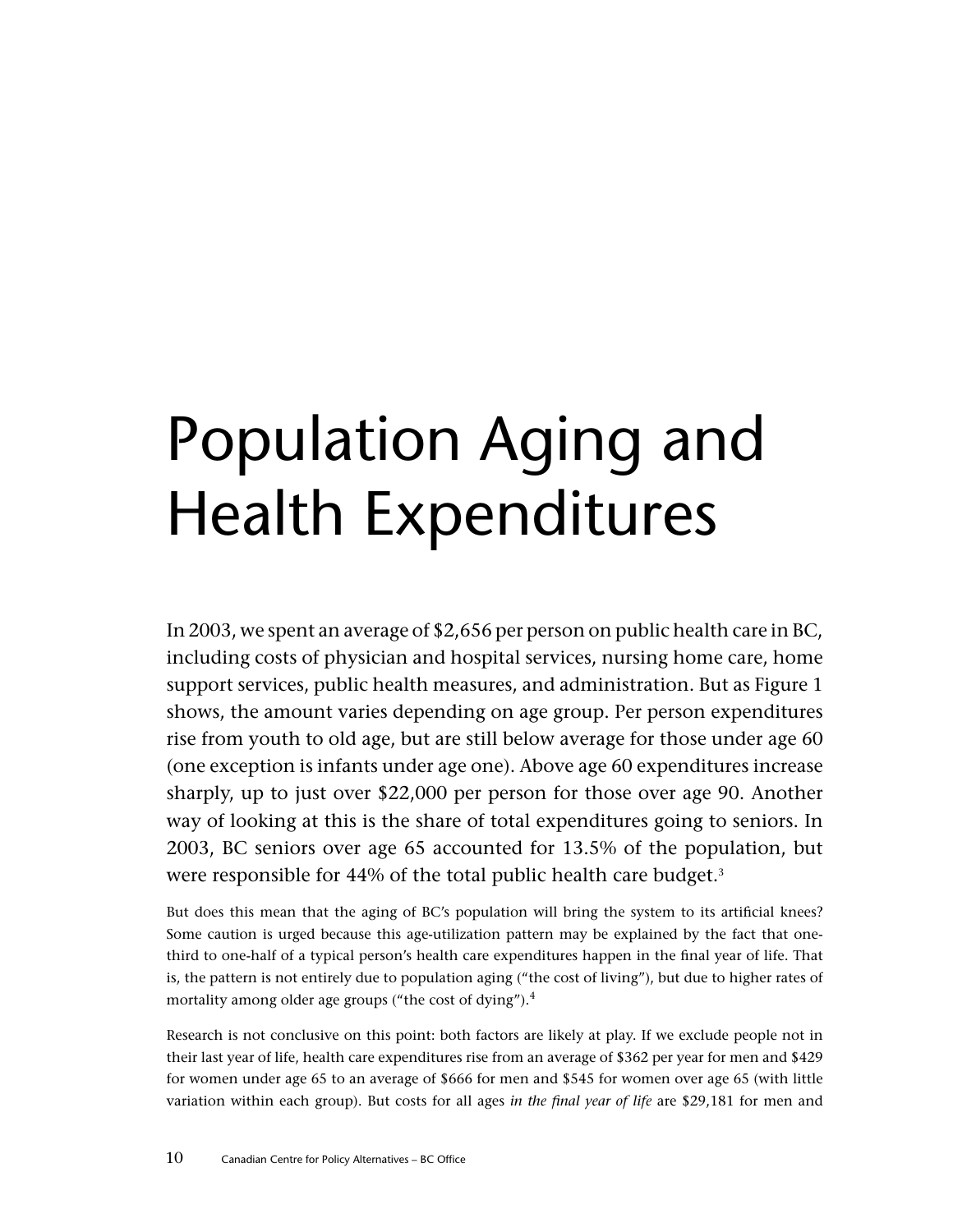\$50,956 for women – or between 50 and 100 times more than expenditures on those who are not in their final year of life.<sup>5</sup>

The implication for future health care expenditures is different if high costs of dying are predominant. If expenditures increase as a matter of course as people get older, there will be upward cost pressures associated with an aging population. But if people live longer and healthier lives, and the big costs are really associated with dying, the real issues relate to end-of-life care options. Indeed, there are research findings that the baby boom generation has a lower prevalence of certain health conditions than previous generations, so they are likely to be healthier seniors as well.<sup>6</sup> We return to this topic later in the context of expensive end-of-life technologies.

Population aging must be viewed as one of several factors behind rising health care expenditures. Other key factors include:

- *• Inflation in health care costs*, the ongoing rise in the "price" of purchasing the same level of health care services. This includes the rising salaries of professionals and other workers, higher costs for supplies and equipment, and so on.
- *• Increases in population size*, since the health care budget will rise in accordance with a bigger population. If the population doubles, we should expect health care expenditures to roughly double in order to maintain the same level of service.
- *• The "enrichment" or expansion of health care services*, such as the addition of new surgical procedures or new pharmaceuticals, or the expansion of public coverage to additional health care sectors.7

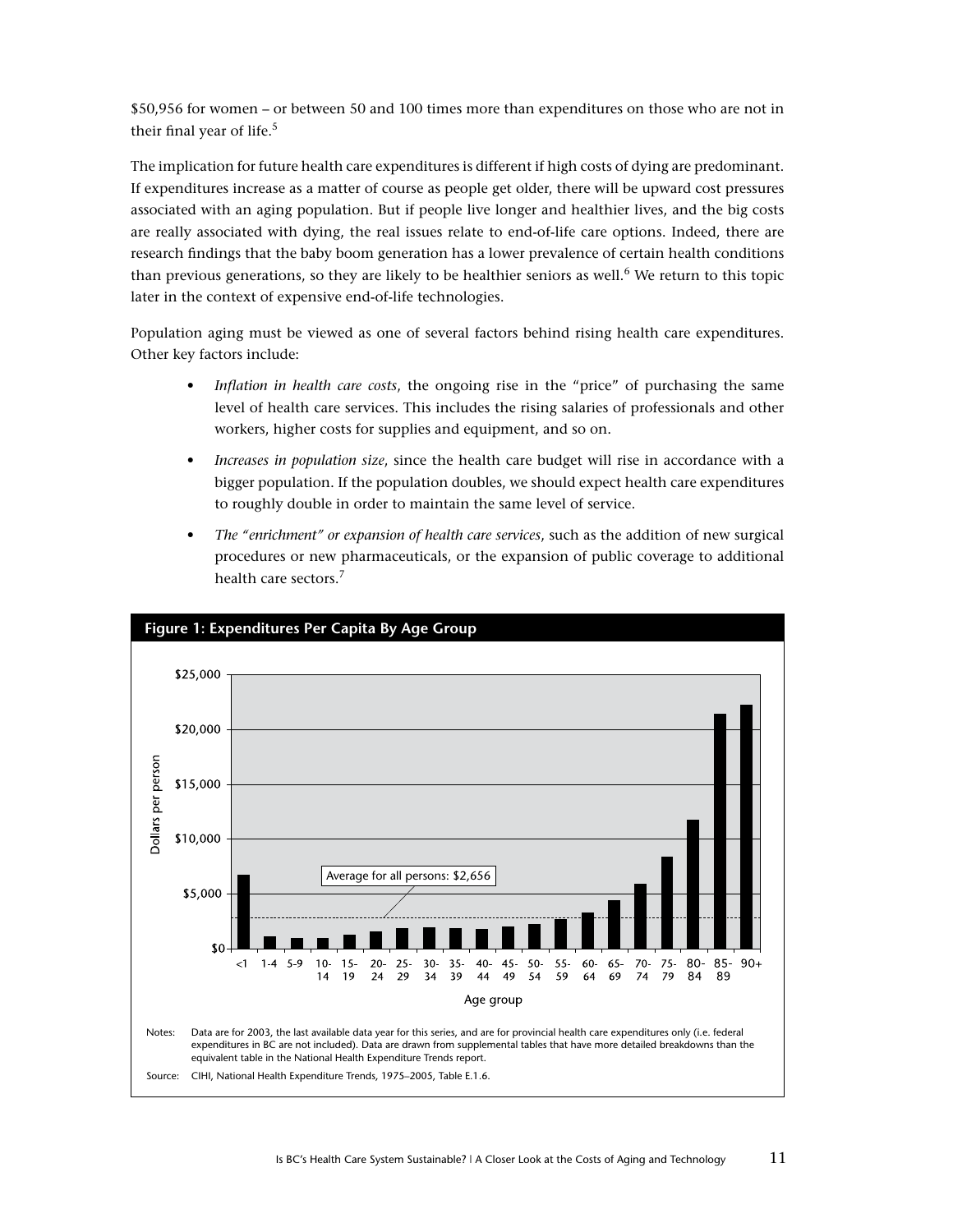Figures 2 and 3 show these factors visually. Leaving enrichment aside for the moment, Figure 2 isolates the impact of inflation, population growth, and aging for the 1975 to 2005 period. The biggest cost driver is inflation, with increases averaging 10.7% per year (i.e. the figure shows that due to inflation it would cost over 400% more in 2005 to provide the same level of service as 1975).<sup>8</sup> This covers a period of high inflation from the mid-1970s to mid-1980s. If we look just at the 1995 to 2005 period, the impact of inflation is less, at 2.4% per year.



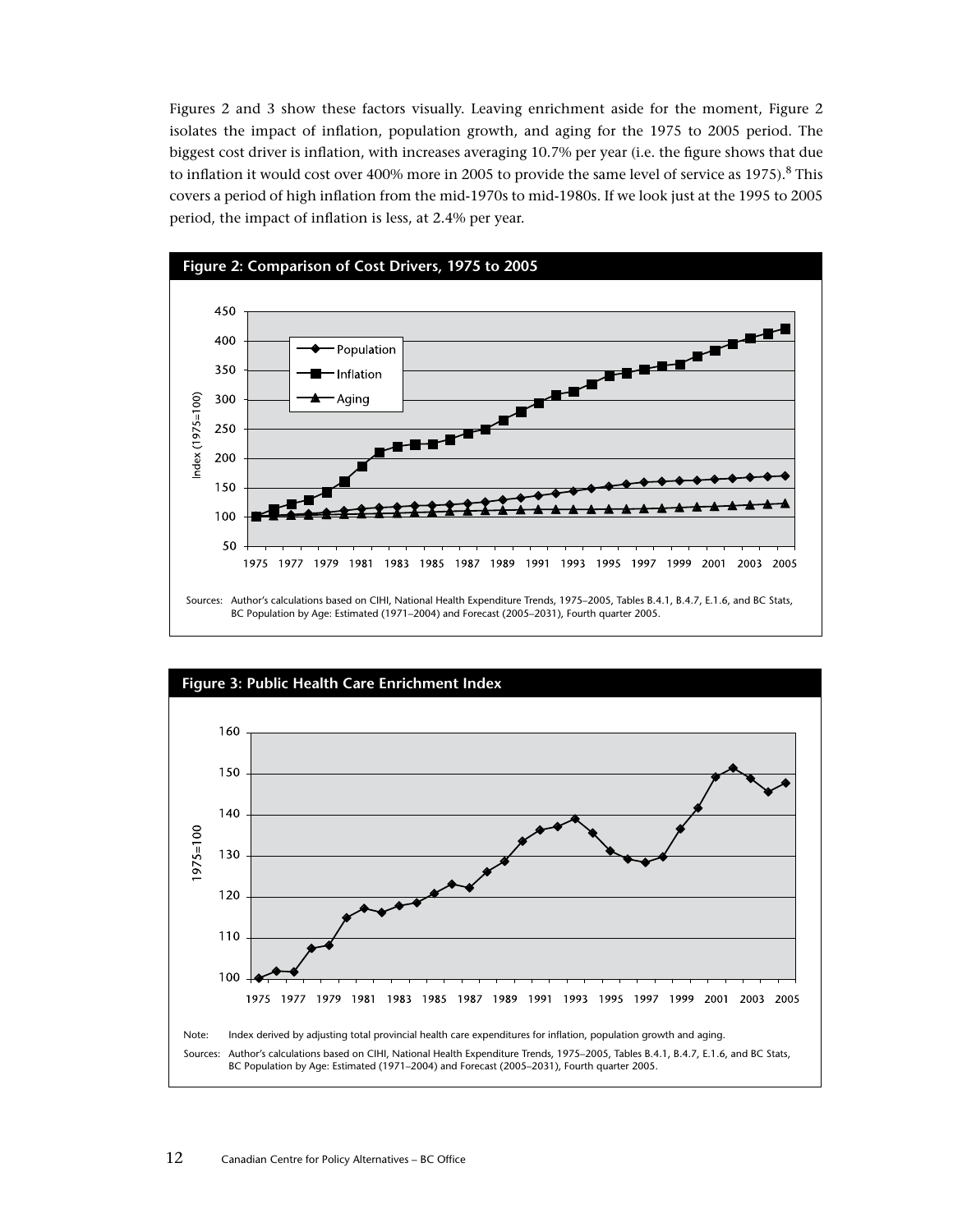Population growth is responsible for increases of 2.3% per year over the 1975 to 2005 period, and 1.2% per year over the 1995 to 2005 period. However, it is notable that increases in population are generally offset by increases in economic activity, and thus increases in tax revenues to fund services.

Population aging is the smallest factor of the three, responsible for increases of only 0.7% per year between 1975 and 2005, rising to 0.9% per year for 1995 to 2005. Projecting cost pressures forward, aging adds 1.1% per year to the cost of maintaining the status quo of health care services. These numbers are reassuring in that the magnitude is quite small. This result is consistent with a number of studies on the fiscal implications of population aging.<sup>9</sup>

If public health expenditures are adjusted for population growth, aging, and inflation, what is left is "enrichment." Figure 3 shows the enrichment of health care services going back to 1975. <sup>10</sup> There is a nearly continual expansion of health care services in British Columbia over the past three decades, albeit with some ebbs and flows in the mid-1990s and early-2000s. The total increase in spending due to enrichment in 2005 is 48% above 1975 levels – that is, the average British Columbian receives almost one and a half times more health care services as his or her equivalent 30 years ago.

A caution on interpretation: enrichment is beneficial in the sense of more nursing homes, more comprehensive drug coverage, and new technologies. But health care services are not a typical economic good; rather, they are a response to ill health. Thus, more health care services are only better to the extent that they lead to improved health outcomes. Health analysts have developed a concept of quality-adjusted life years (QALY) as an objective measure of health gains.

There is a nearly continual expansion of health care services in British Columbia over the past three decades, albeit with some ebbs and flows in the mid-1990s and early-2000s. The average British Columbian receives almost one and a half times more health care services as his or her equivalent 30 years ago.

In the late 1970s and 1980s, the expansion of public coverage of health care was in nursing homes and public provision of home support services. This built on the 1960s advent of public health insurance for hospitals and then doctor services. Since the early 1990s, however, there has been relatively little change in the scope of coverage; in fact, there has been some contraction in BC, such as elimination of most coverage for alternative providers, and a net reduction in long-term care beds and home support services since  $2001$ .<sup>11</sup> This suggests that enrichment seen in the late-1980s and late-1990s was about changes in the mix of services provided, and most likely represents the introduction of new surgical techniques, new pharmaceutical drugs, and other technological developments.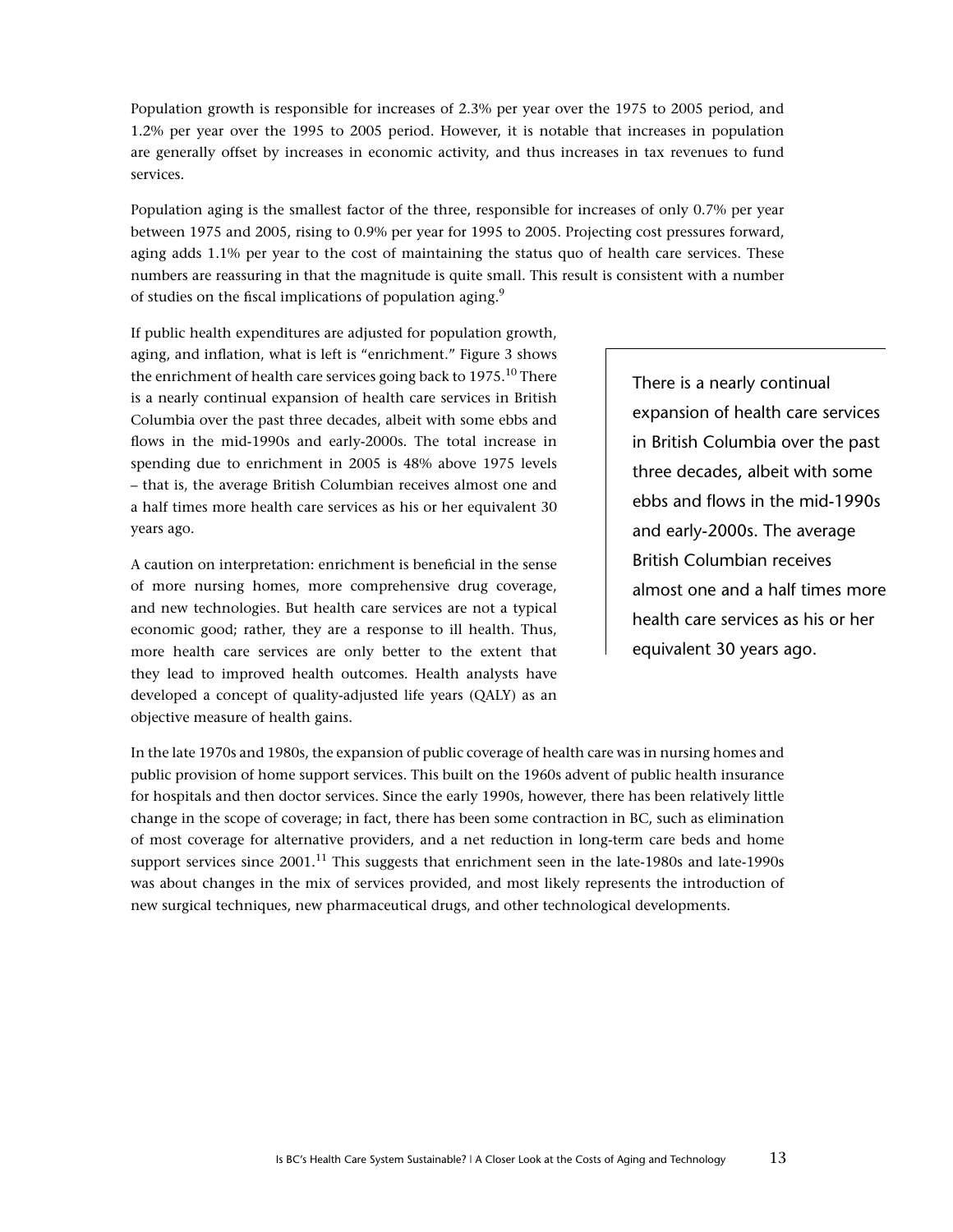# Apocalypse 2031?

Looking back, population aging has not been much of a concern. But the future challenge is the aging of the baby boom cohort. Using projections from BC Stats about population growth and aging, and estimates of health care inflation, $12$  we can forecast health care costs in the future (assuming status quo service levels, meaning neither expansion nor contraction of health care services).

The combination of population growth, aging, and inflation amount to an annual increase in health care budgets of just under 5% per year in order to stay at the same level of health services (i.e. all 85-year-olds in the future, though larger in numbers, are serviced at the same expenditure levels as today's 85-year-olds). Based on these projections, we can expect total public health care spending to rise by more than three times current levels by 2031. This is a convenient end-point as this represents approximately the peak year of seniors as a share of the population – long-run demographic projections suggest a period of declining share of the population over 65 after 2031 (i.e. after the bulge of baby boomers has passed on).<sup>13</sup>

To put these numbers into context, we also estimate changes in provincial GDP to see what proportion of the total economy health care will compose. BC's nominal GDP growth rate averaged 5.7% from 1982 to 2005 and 5.1% over the 1991 to 2005 period.<sup>14</sup> In real terms (adjusting for inflation), BC's growth rate averaged 2.5% from 1982 to 2005 and 2.8% over the 1991 to 2005 period. During the 1960s and 1970s, both real and nominal growth rates were respectively higher.<sup>15</sup>

For future projections, three scenarios of GDP growth are considered: low growth (real GDP growth of 2% per year, plus 2% annual inflation, the middle of the Bank of Canada's target range), medium growth (3% annual growth plus 2% inflation) and high growth (4% annual growth plus 2% inflation).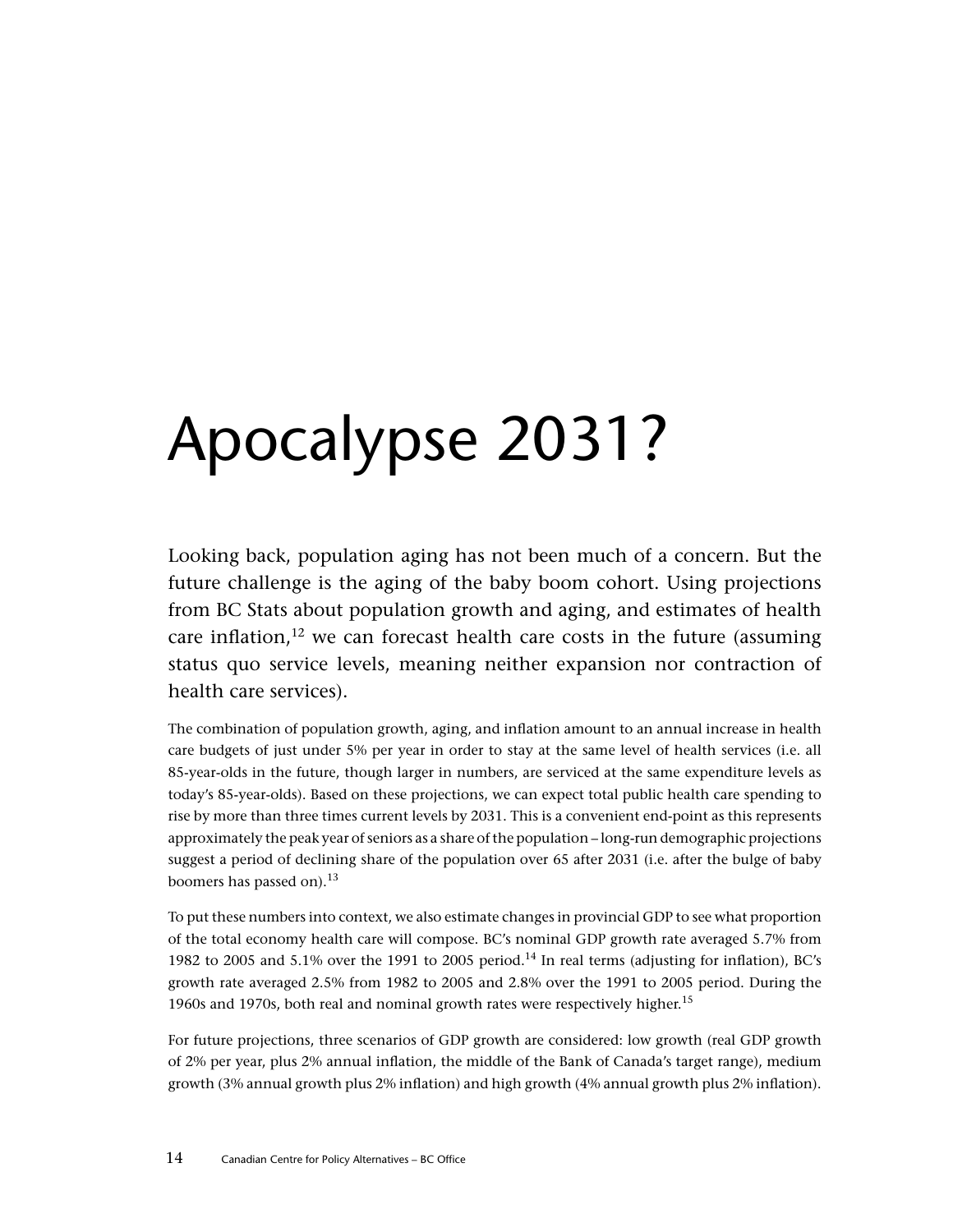Thus, our high-growth scenario is slightly higher than the average back to 1982, and the mediumgrowth scenario is slightly lower than the average back to 1991.

Figure 4 presents the results. In the high growth scenario, public health care expenditures-to-GDP falls from the 2006 level of 7.1% to 4.9% by  $2031$ .<sup>16</sup> In the middle scenario, health care expendituresto-GDP also falls, to 6.3% by 2031. Only in the low-growth scenario does the expenditure-to-GDP ratio rise, to 8.1%, an increase of one percentage point of GDP. Thus, even if the economy were to fare poorly by historical standards, existing levels of service could be maintained without much difficulty even though the population is growing and aging.

By simply dedicating the *same proportio*n of new economic output to health care – even after accounting for population growth, aging and health care inflation – we would have scope for some modest expansion of services. Put differently, if economic growth rates in the future are consistent with those over the past quarter-century (5.7% per year) they will lead to health care expenditures falling as a share of GDP.

In both the medium- and high-growth scenarios, there is also scope to further expand the coverage of public health care. Examples include expanding long-term care services significantly, adding dental coverage to the public system, paying for new surgical procedures yet to be invented, or providing universal, "first-dollar" public drug coverage. It is also reasonable to expect that health care resources will shift to reflect a more efficient allocation relative to the needs of an older population (such as more home care services, estimated to cost one-fifth as much as acute care services, and residential care facilities<sup>17</sup>).

Two additional scenarios are worth considering, each assuming medium economic growth plus enrichment of health care services of 1% and 2% per year. To put these rates in context, the historical average enrichment is 1.6% per year over the 1975 to 2005 period, and 1.3% per year over the 1995 to 2005 period. At a 1% annual enrichment rate, the average British Columbian would enjoy 28% more

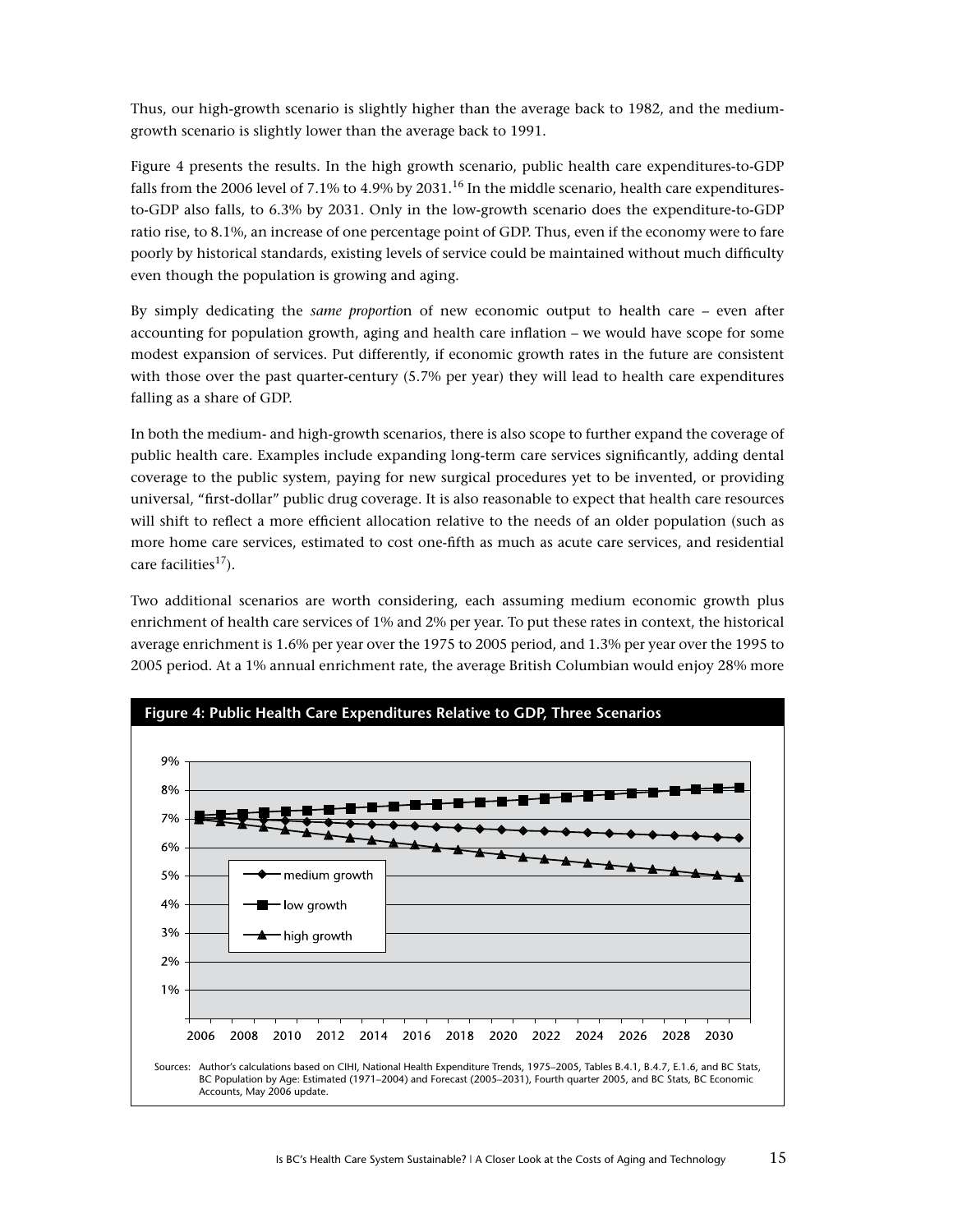health care services by 2031, and under a 2% annual rate, 64% more health care services by 2031. Even though such annual changes seem small, because of compounded growth, they accumulate to large changes over a quarter-century.

There is a price to pay for expanding or enriching of services in these two scenarios. At a 1% annual rate, health expenditures rise as a share of GDP, though very gradually, from the current 7.1% to 8.1% by 2031. The challenge is greater with an enrichment rate of 2%, as expenditures increase to 10.3% of GDP by 2031. However, this enrichment growth rate is much larger than the historical experience of the past 30 years. Interestingly, Finance Minister Carole Taylor's estimate of 8% annual increases is effectively a 3% annual enrichment rate, almost double the historical rate.

Demographic trends are not the looming disaster they are often made out to be in the media. We have lots of time to gradually respond to the challenges posed by an aging population. We can maintain existing levels of service without any difficulty, and can handle modest enrichment of services.

Nonetheless, these thought experiments enable us to have a more rational sense of what is possible at what cost. To meet the 1% enrichment objective would require an additional penny per dollar of new income generated in BC. A 2% enrichment rate might be dismissed for its cost but ultimately is simply a question of whether we are willing to pay to expand the scope of health care services. Much of this would simply shift health care costs from individuals to the public sector. Finally, it is worth reiterating that the share of seniors relative to the working age population is expected to decline after 2031, a fact that will tend to reduce pressures on the health care system.

The key conclusion is that demographic trends are not the looming disaster they are often made out to be in the media. We have lots of time to gradually respond to the challenges posed by an aging population, including a restructuring of health care services (such as home care and residential care) more consistent with an older population, and ideally a stronger emphasis

on prevention and population health that will reduce the overall incidence of ill health. We can maintain existing levels of service without any difficulty, and can handle modest enrichment of services. Higher levels of enrichment are possible, but would likely depend on societal willingness to pay more for better services and care.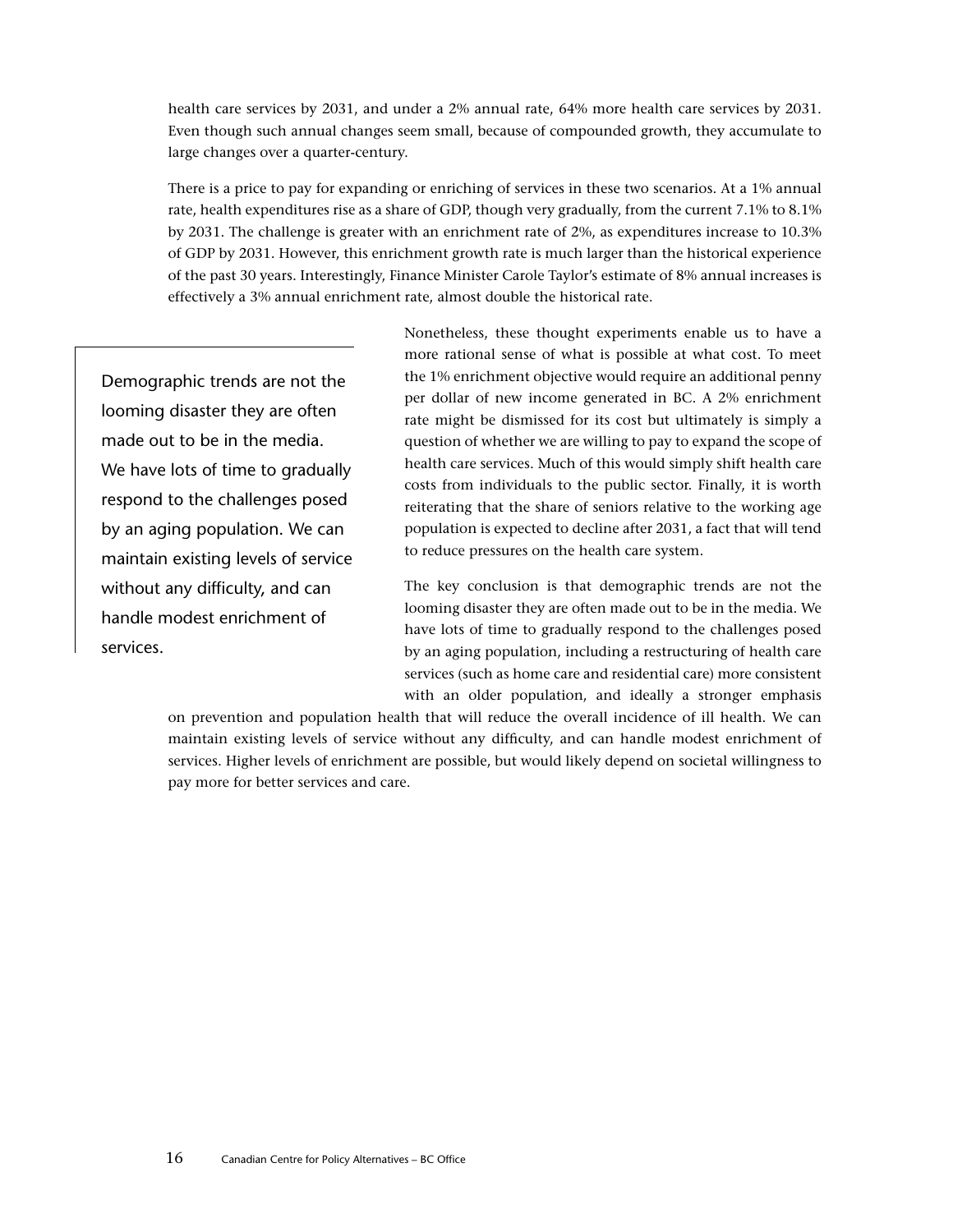## The Realm of the Possible

The real challenge for future health care expenditures comes not from an aging population, but the amount of spending per person as represented by a wide range of new technological interventions. Health care, as a discipline, is intimately intertwined with issues of technology and knowledge. In its modern form, health care is at most a hundred years old, built upon advances in knowledge in biology and related fields. As scientific know-how increases, there are likely to be more and more new possibilities available to treat medical conditions.

Key areas of technological development include: diagnostic imaging; telehealth; biotechnology; vaccines; pharmaceuticals; medical implants and external devices; genetic screening and gene therapy; surgical techniques; and organ transplants and grafts. While it is plausible that some of these innovations will save money, the universe of innovation that is possible in health care, together with a persistent demand for cures among the population, suggest that technology will be a cost driver.

Health economist Shelly Glied argues that the introduction and diffusion of new technology in health care is the main determinant of cost increases over the long term. There are two reasons cited:

*First, improvements in the health outcomes produced by a medical service mean that more patients can expect to obtain health benefits from the technology. ... Second, innovations in medical care, especially cost-reducing innovations, often reduce the invasiveness and intensity of the treatment itself and thus reduce the pain, discomfort or time associated with treating a particular condition, even when outcomes do not improve ... [which] also expands the size of the market.*<sup>18</sup>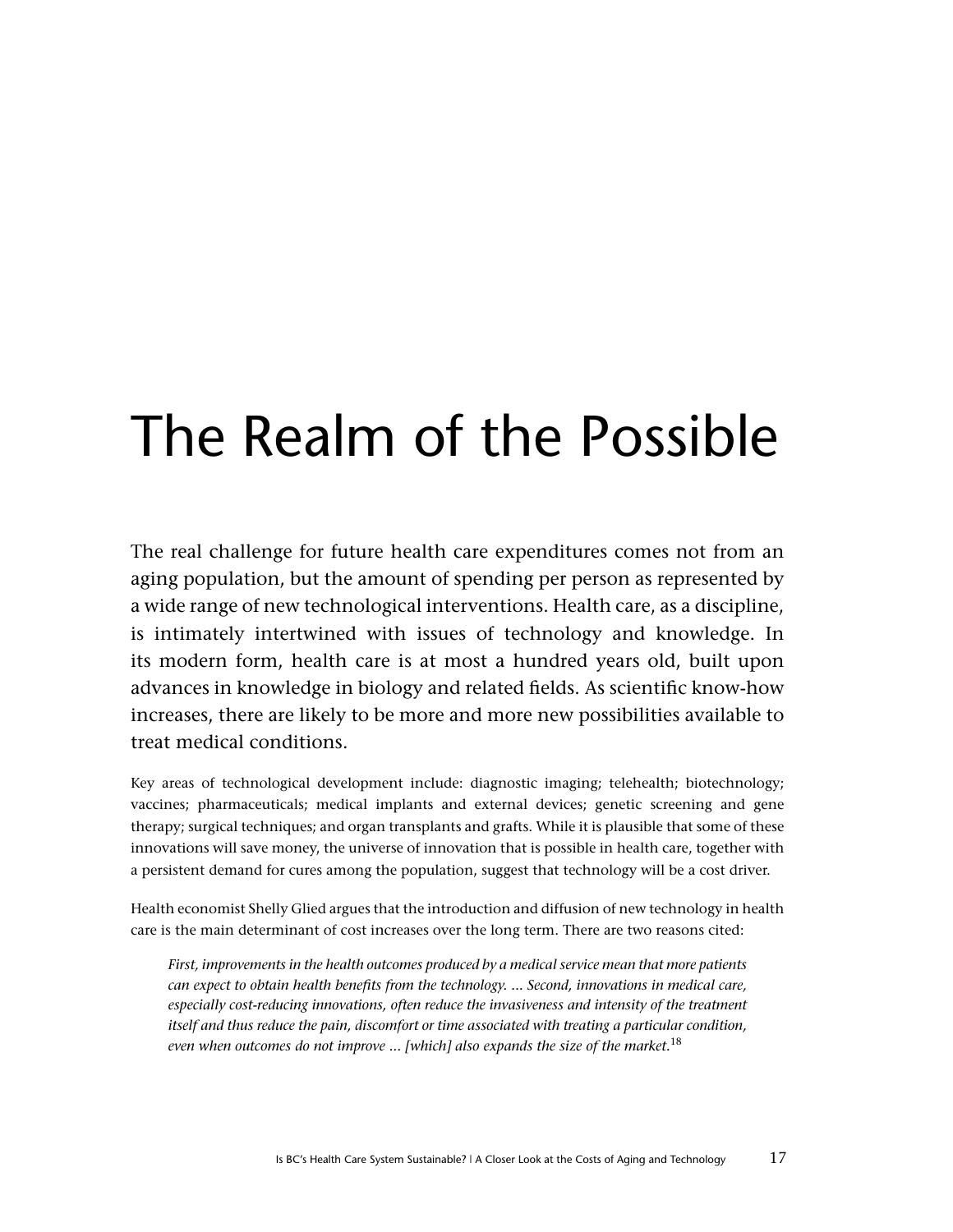If budgets were unlimited and merely reflected the decisions by practitioners to use technology, the cost implications could be in excess of enrichment estimates made in the previous section. It is also very likely that new innovations would have diminishing returns in terms of improvement of health outcomes per dollar of new spending. In a constrained budget environment, there is a risk that new technological innovations will crowd out other services. We return to the issue of how we address these challenges in the context of a public system, but first a few illustrations in the BC context are worth exploring.19

## New Surgical Techniques

Lengthy waiting lists tend to be concentrated in a few procedures, such as orthopaedics (especially, knee and hip replacements) and cataracts, where the demand for these procedures has increased at a rate far beyond that of other surgical areas, and far beyond what would be expected from population growth and aging alone.<sup>20</sup> Due to less invasive surgical techniques, knee and hip replacements that were more problematic in the past are now routine and relieve chronic suffering on the part of patients.

The BC Ministry of Health reports that, compared to 1990/91, an 80-year-old today is twice as likely to have a knee replacement, cataract surgery, or a coronary bypass, and eight times as likely to have an angioplasty. Across a number of key areas, the BC health care system is performing substantially more surgeries than would result from population growth or aging alone. Between 2000/01 and 2005/06:

- total angioplasties performed are up 62%;
- knee replacements up 84%;
- hip replacements up 47%; and,
- cataract surgeries up 33%.

Population growth over this timeframe was just under 5%. In the case of knee surgeries, BC now performs almost three times as many surgeries as in 1990/91 (3,600 in 2003/04 and 1,300 in 1990/91), and most of this is due to performing more surgeries per capita compared to population growth or aging.<sup>21</sup> Yet, despite the increase in surgeries, waiting lists are still an issue because technology has increased demand, or the number of people who can avail themselves of such surgeries.

In response to these technology-driven outcomes, the above areas are precisely those where private services are making an incursion. Less invasive surgeries can be performed on a day-surgery basis, and do not require all of the overhead associated with a hospital. Private clinics have sprung up, such as the noted Cambie Surgery Clinic (run by new Canadian Medical Association President Brian Day), along with much rhetoric about how much more efficient private clinics are. However, as experience in Alberta suggests, specialized day surgery clinics may make good financial sense, but the same efficiencies and cost savings can also be realized in the public sector, rather than private surgery clinics.22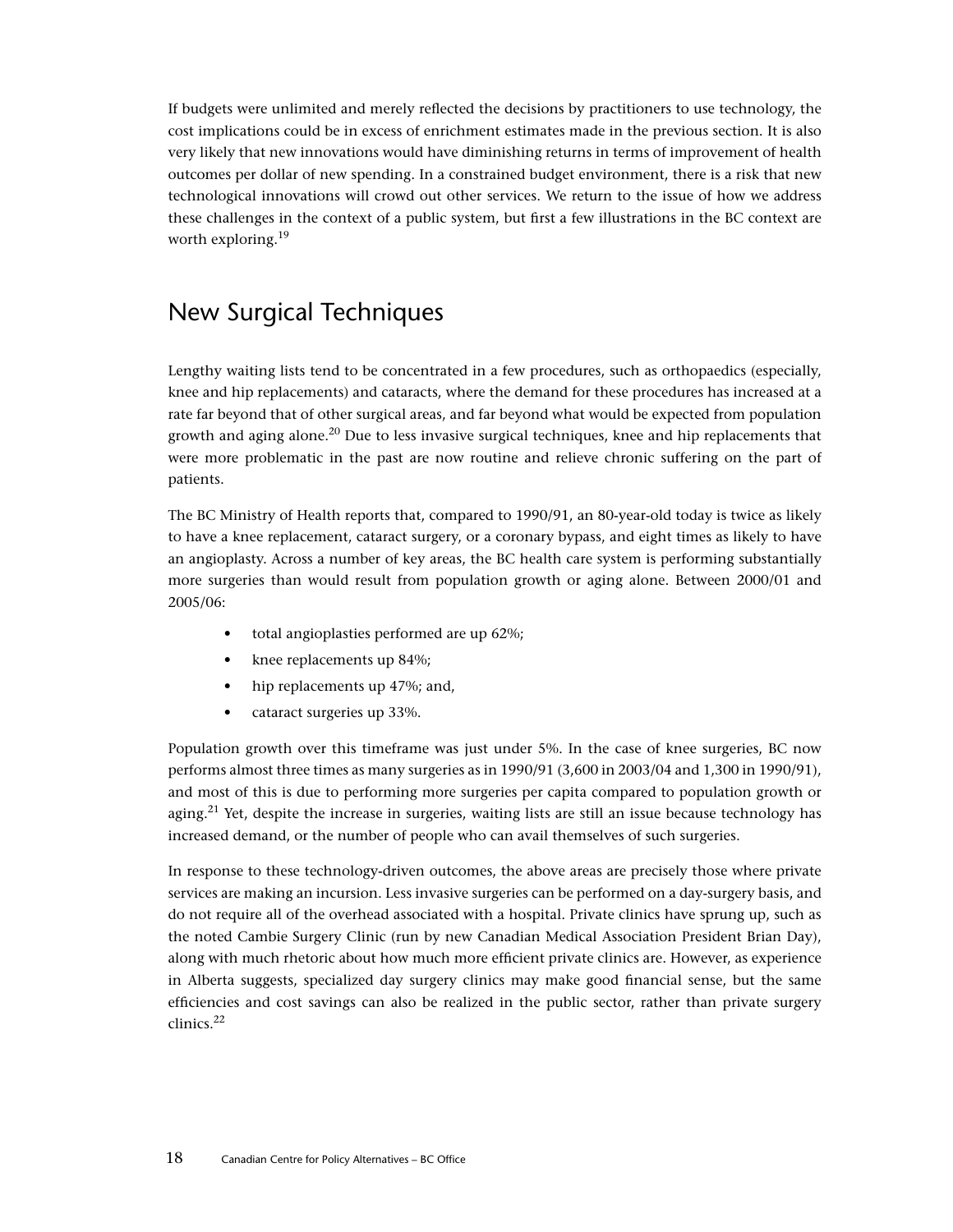## Diagnostics and Imaging

According to the Ministry of Health, between 2001/02 and 2005/06, the number of diagnostic machines in BC has increased: from 31 to 41 Computed Tomography (CT) scanners; from 9 to 19 Magnetic Resonance Imaging (MRI) scanners; and a Positron Emission Tomography (PET) scanner has recently been purchased. Accordingly, the number of diagnostic scans has also increased – by 22% for CT exams and by 50% for MRI exams – again, at paces much faster than population growth or aging would require.<sup>23</sup>

While greater availability of MRI machines or PET scanners opens up new possibilities in assessing disease, a positive development, it is also another case of technology driving demand for services previously unavailable or much harder to access. The potential for a whole new suite of genetic testing and screening technologies raises additional ethical as well as economic and health issues about how the public system needs to address technological advances. A caution is that while such technological

developments will almost surely be more costly, they may not provide more information that older technologies, and may be used more widely than specific cases that would actually benefit most from the technology.

A related innovation in this area is the development of 3-D ultrasound technology that produces higher resolution images for monitoring fetal development (among other possibilities). Most parents would presumably want a high-resolution, 3-D image of their baby-to-be over a traditional ultrasound, but it is not selfevident that, in most situations, 3-D imaging would provide sufficient additional information to justify the higher cost.

An 80-year-old today is twice as likely to have a knee replacement, cataract surgery, or a coronary bypass, and eight times as likely to have an angioplasty. Across a number of key areas, the BC health care system is performing substantially more surgeries than would result from population growth or aging alone.

## Pharmaceutical Drugs

Drugs are the fastest growing part of health care budgets, both public and private. Public coverage in 2004 paid for 49% of total prescription drug spending in  $BC<sup>24</sup>$  The rising cost of drugs overall is accounted for by both increased utilization of drugs – drug therapies are more prevalent and new developments can treat ailments that could not previously be treated – as well as the increasing cost of the drugs themselves due to new drugs under patent entering the market. Increases in the price of prescription drugs and changes toward more expensive drugs are a large part of the growth of drug expenditures, but have not necessarily been accompanied by improved health care outcomes.<sup>25</sup> Another culprit could be over-prescriptions and inappropriate prescriptions on the part of doctors, the latter of which is one source of costly hospital admissions.26

Nation-wide, drugs and medical supplies have been increasing as a share of hospital budgets.27 In the case of drugs this is considerably less than the increase in drugs as a share of public health expenditures overall. This latter point may be the result of much lower costs of acquiring and dispensing drugs in hospitals compared to pharmacies. CIHI's 2005 report on drug expenditures estimates that drugs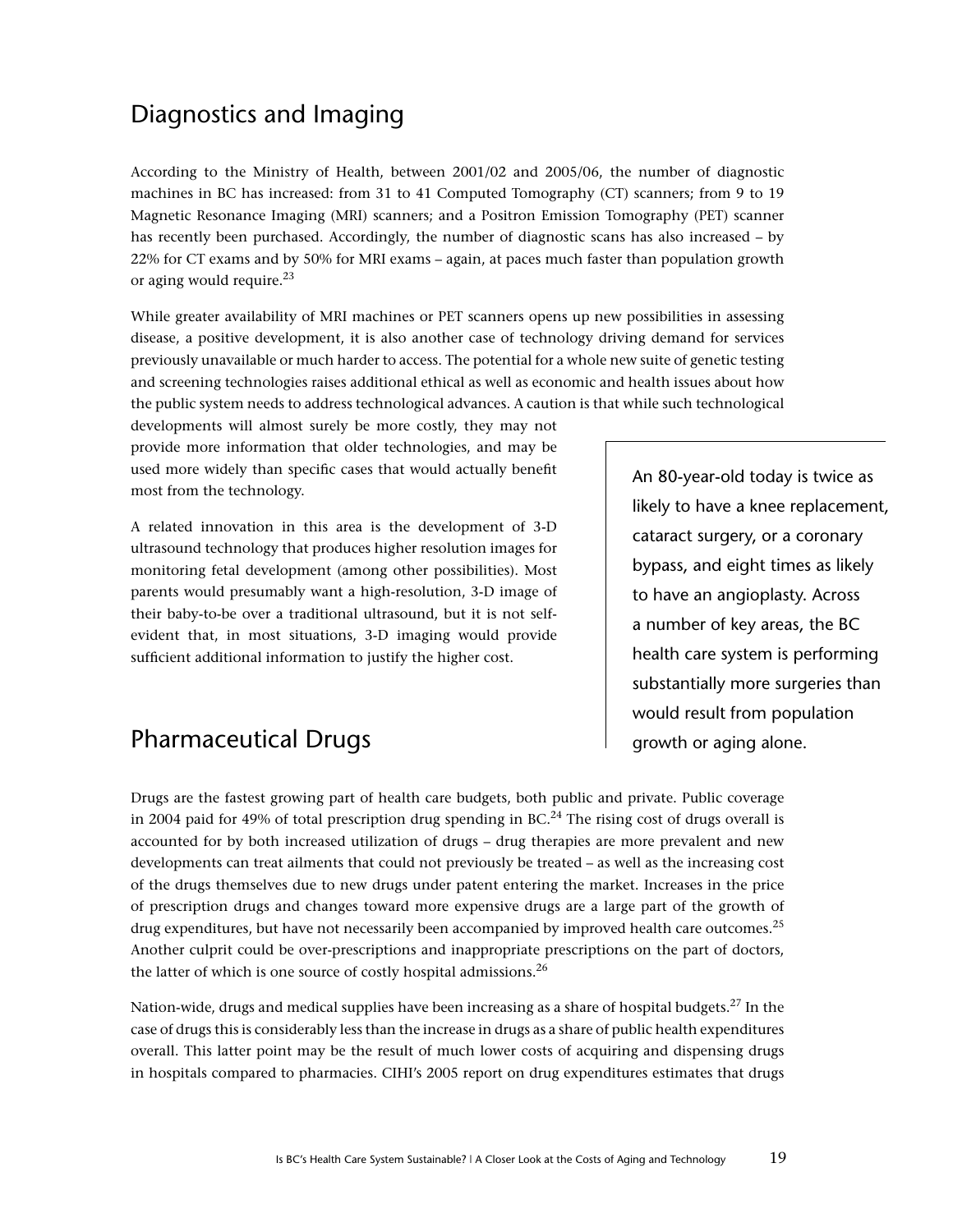accounted for \$192 million, or 4.3%, of BC hospital expenditures in 2002 (cost of drugs only, not including associated hospital pharmacy costs).

The combination of higher drug costs and technology costs overall may mean hospitals are being squeezed in other aspects of their budgets by more than is evident from hospital spending numbers. Maurice McGregor and James Brophy make the case that these new technological possibilities have enabled enhanced services to be provided in hospitals, and this has come at the expense of other aspects of hospital budgets. While this is a compelling explanation, macro data on the impact of technology on hospital budgets are hard to come by.

Moving to first-dollar public coverage through a national Pharmacare program would deepen incentives for cost-control. Dr Joel Lexchin estimates that a national Pharmacare program would

The rising cost of drugs overall is accounted for by both increased utilization of drugs and the increasing cost of the drugs themselves. Increases in the price of prescription drugs and changes toward more expensive drugs are a large part of the growth of drug expenditures, but have not necessarily been accompanied by improved health care outcomes.

cost between \$3 billion and \$4 billion more than existing public expenditures.28 A recent report for Health Ministers under the National Pharmaceutical Strategy set additional costs to the public sector for a catastrophic drug coverage plan as ranging between \$1 billion and \$4 billion depending on the formula used.<sup>29</sup>

As part of a coordinated national plan, numerous policy initiatives could be implemented to better control drug costs. The federal government could restore compulsory licensing to enable greater generic drug production for the Canadian market, enhance funding for new drug development that would be put in the public domain, engage in bulk purchasing, and determine a common formulary that would be covered in all provinces. It could also limit the challenges posed by direct-to-consumer advertising of drugs.30

In the BC context, it is worth noting that the provincial reference drug program has been successful in containing costs for a very limited number of drug categories by paying only for the lowest cost drug that is therapeutically equivalent. Annual savings as

a result of the program are in the \$24 million to \$42 million range from the time the program was introduced in 1995 up to the end of the decade. $31$ 

## End-of-Life Care

As pointed out earlier, a large proportion of health care expenditures occur in the last year of life. What is important is the impact on the margin of additional health care dollars spent. For example, billions could disappear into extremely expensive end-of-life treatments that prolong life by days or weeks, but do little to restore health or enhance quality of life.

This raises some deep ethical questions about opportunity costs. This money might be better spent, from a population perspective, on prevention and public health measures, or on public dental and eye care, or expanding public coverage of pharmaceuticals or home support services.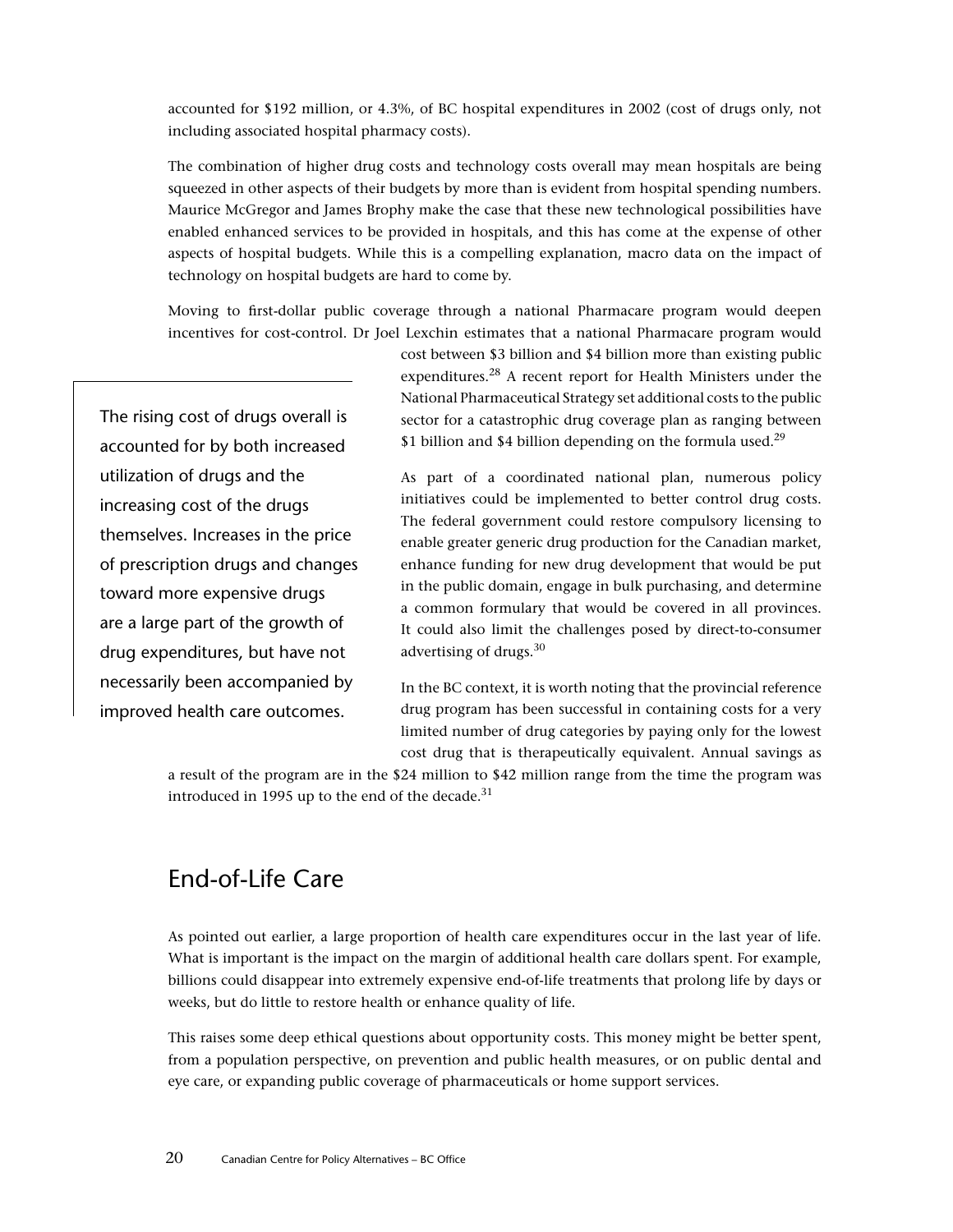It is not obvious that expensive end-of-life treatments are what are desired by dying seniors nor that such interventions improve quality of life. In contrast, palliative care options have been suggested that assist people to die with dignity at home or in a home-like setting rather than in hospital. The Canadian Hospice Palliative Care Association comments:

*Experience shows, however, that when people die within a system that provides good hospice palliative care, the patient, family members and health professionals express a high degree of satisfaction. Leading research … found that patients experienced significant improvements in their physical and psychological well-being within one week of being admitted to a palliative care unit. Despite approaching death, improved quality of life was experienced.*

This, in combination with "advanced health care directives" that allow older people and their families to choose a suitable level of medical intervention if serious illness develops, may point to a future where the health care costs of dying are less than they are today.<sup>32</sup>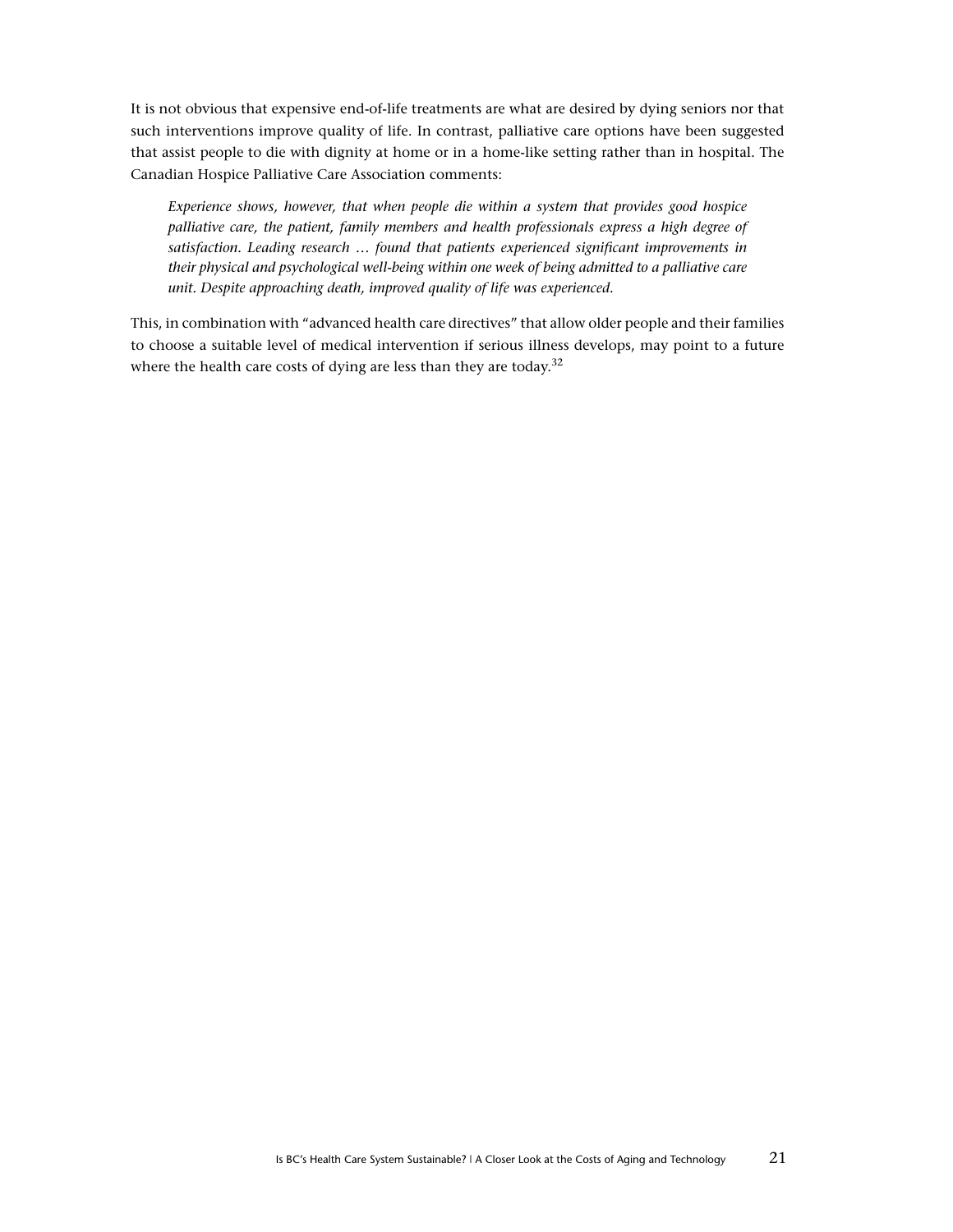# Technology: Who Decides?

The increasing cost of new technological interventions must be weighed against their benefits. Not every new technology will be justified, and there may be significantly diminishing returns to advances in technology. This discussion quickly becomes one of ethics: How much does society expend on an individual's care when the sky is the limit? This paper cannot answer that important question, one deserving of thorough public discussion and debate.

On this issue, US economist Paul Krugman wonders:

*Consider what happens when a new drug or other therapy becomes available. Let's assume that the new therapy is more effective ... than existing therapies ... but that the advantage isn't overwhelming. On the other hand, it's a lot more expensive than current treatments. Who decides whether patients receive the new therapy?* 

*We've traditionally relied on doctors to make such decisions. But the rise of medical technology ... makes ... medicine ... in which doctors call for every procedure that might be of medical benefit, increasingly expensive. Moreover, the high-technology nature of modern medical spending has given rise to a powerful medical-industrial complex that seeks to influence doctors' decisions. ...[D]rug companies in particular spend more marketing their products to doctors than they do developing those products ... They wouldn't do that if doctors were immune to persuasion.* 

*So if costs are to be controlled, someone has to act as a referee on doctors' medical decisions.*<sup>33</sup>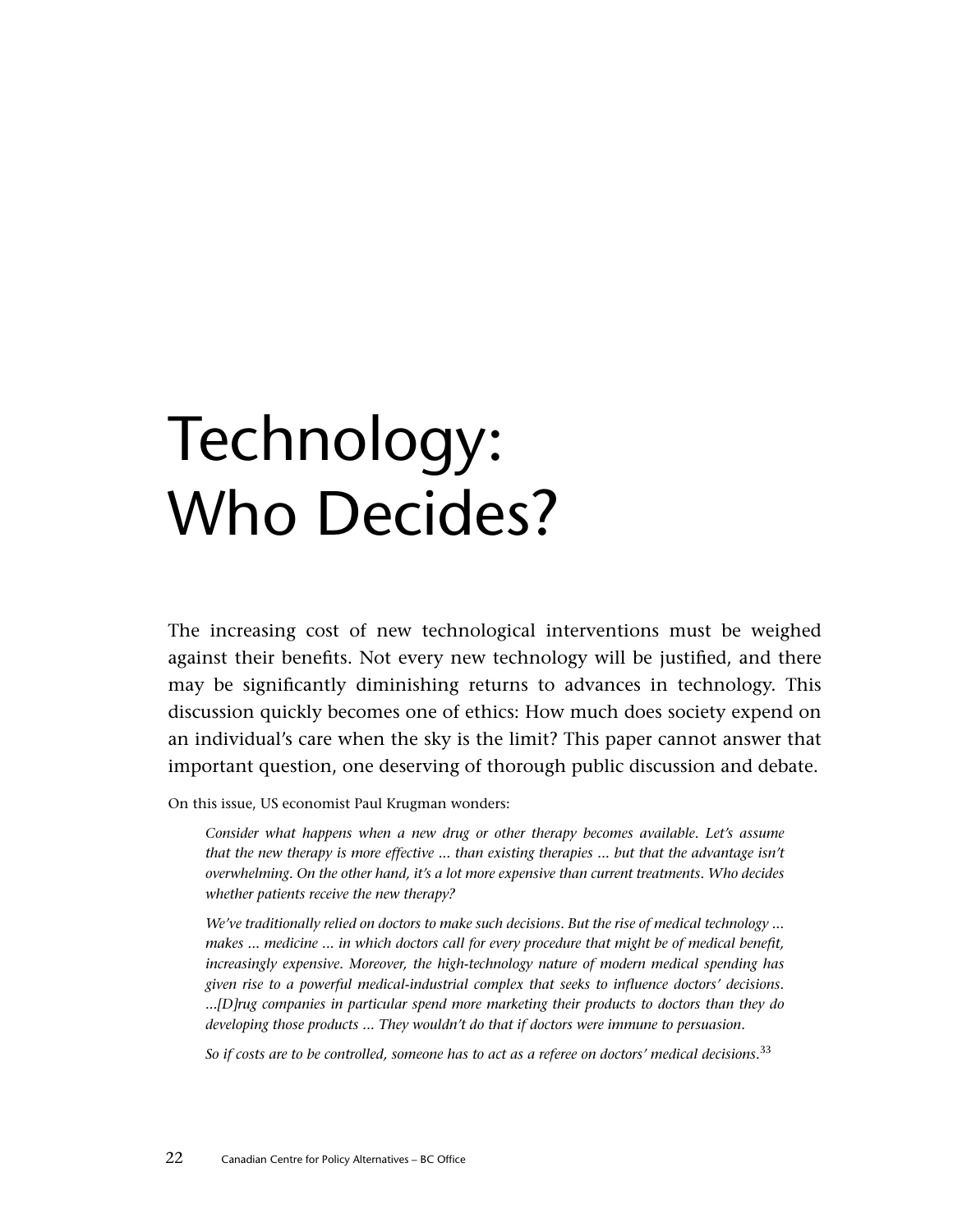As Krugman alludes to, the context into which technology enters the health care system is important, including the position of care providers and "consumers." UBC's Robert Evans cautions against idealizing technology, noting that doctors have a bias towards the use of new technology for a number of reasons, such as appearing to be doing something in the face of an ailment. As such they may resist efforts to evaluate outcomes or questionable practices.<sup>34</sup>

A review of new technology for the Romanow Commission argued for enhanced health technology assessment and a renewed federal role in technology regulation to ensure the appropriate application of new technologies and to shape the development of new technologies at an early stage.<sup>35</sup> This approach is common in European health care systems.<sup>36</sup>

There are also important ethical and social considerations with regard to new technology that must be considered (for example, in cloning, stem cell research, genetic screening, and end-of-life interventions). This context will be important in the future in order to balance innovation with costcontainment (ultimately, whether a new technology should be covered by public health insurance), and ensure that new technologies provide benefits in accordance with their costs. McGregor and Brophy argue for health technology assessment processes at the hospital level, not just by senior governments distanced from professionals making decisions.

The Romanow report concludes that:

*Health technology assessment is a comprehensive and systematic assessment of the conditions for and the consequences of using health care technology. It provides relevant information to managers, decision makers, and health care providers on the safety, economic efficiency, clinical effectiveness, as well as the social, legal and ethical implications of using new and existing*  technologies. Indeed, health technology assessment should be about what is best for the patient *– medically and economically – and not about technology for technology's sake. The assessment is intended to help health policymakers, providers, and especially, health organization managers make decisions about whether to purchase and use new technologies, whether to replace old technologies with new ones, and what benefits they can expect to see.*<sup>37</sup>

Having these decisions made in a public context is important. In addition, technology changes the boundary between publicly insured services and private services. As a research team from the University of Toronto notes:

*Canada's distinctive way of defining the boundary between public and private finance has had its own particular vulnerability. As technological changes have shifted services out of hospital, care has migrated from a world of universal, first-dollar coverage to a world in which private finance plays a much larger role.*<sup>38</sup>

Health researcher Marcy Cohen argues for increased democratic participation in health care based on more participatory models from other countries that could be applicable to health care in BC.<sup>39</sup> In the context of technology, an attractive option could be public representation on technology assessment committees, and greater participation in establishing formularies for drugs to be publicly covered. At any rate, greater public involvement will make a more transparent connection between tax dollars collected and how money is spent in the health care system.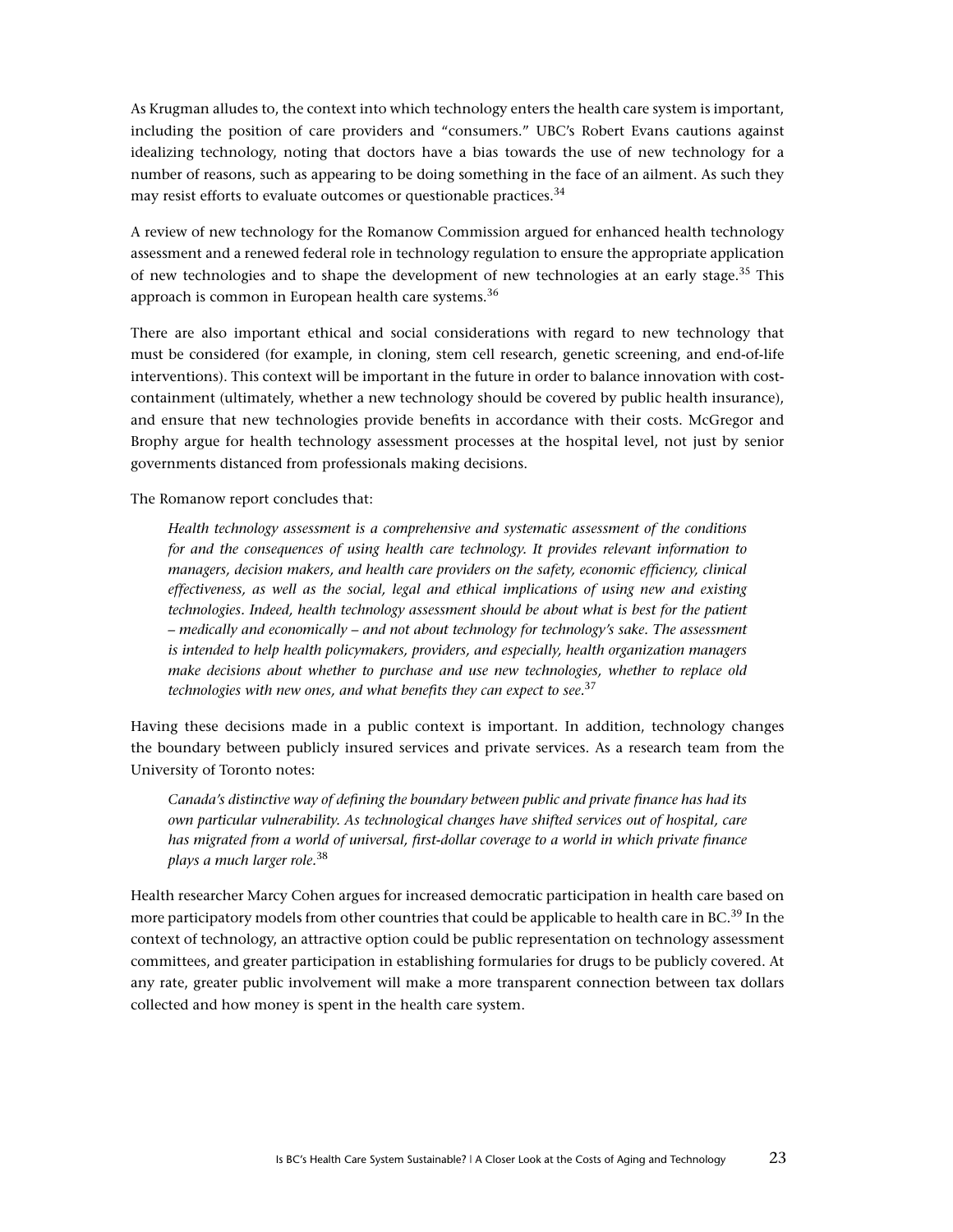# Conclusion

This paper finds that population aging, in and of itself, is a contributor to rising cost pressures in the health care system, but a relatively small one. Based on current projections there is little to suggest a demographic timebomb about to go off. In the context of reasonable economic growth, the health care system can accommodate increases in population and an older population while preserving, and even increasing, the existing level of services (including new technological options).

That said, the health care system is providing a broader suite of services than it did in the past. The possibilities offered by new technology have to date been accommodated by the public system. While some cracks are apparent, such as with surgical waiting lists for certain procedures, it is important to note that the health care system has expanded a great deal from its early days.

The challenge will be to ensure that new money in the system is directed to areas with the highest marginal benefit. While new technologies are sexy, in many cases we have little empirical data on whether they are effective or whether they justify their cost. The capacity to come up with new technological innovations may be limitless, although only a few may prove worthwhile additions. The opportunity cost of spending more on the latest technology may be increased expenditure on measures such as improvements in population health, community care or the expansion of public coverage to include dental care services.

In other words, like every other policy area, we need to make choices, and to do that we need a democratic public debate. This is the essential benefit of a public health care system: we pay collectively and must decide collectively on the available choices.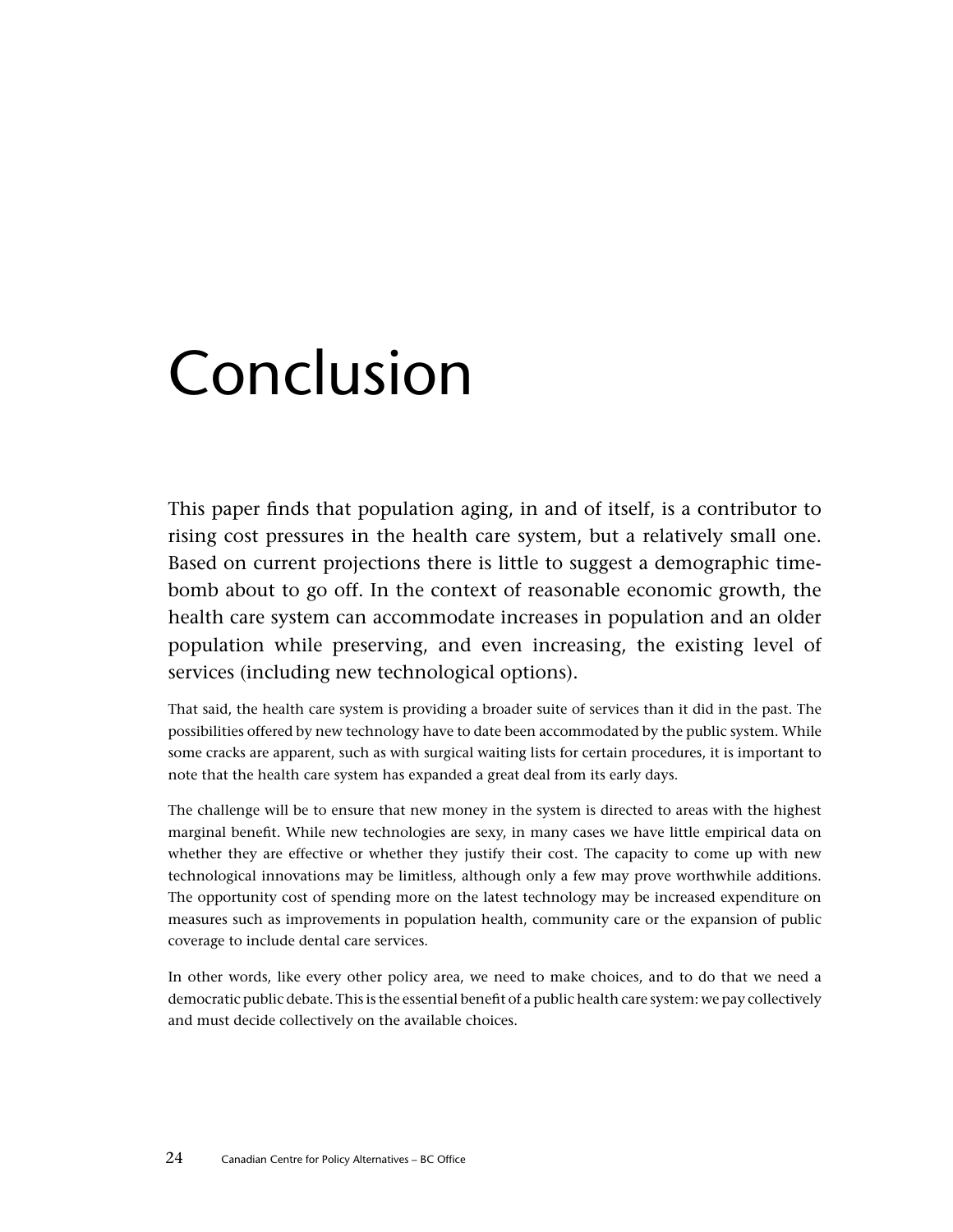## Notes

- 1 BC Stats, British Columbia Population Forecast 05/04: Summary Statistics.
- 2 Skinner, 2006.
- 3 Data cited are from CIHI, 2005, Table E.1.6 (the detail in the figure is from supplemental electronic tables rather than the published report). All BC data in this report are based on BC government expenditures. CIHI additionally presents data on total "public" expenditures, which includes federal spending in BC, e.g. on reserves and the military.
- 4 Hogan and Pollock, 2001. The authors find one-half of expenditures occur in the last year of life, but note that other studies set estimates closer to one-third.
- 5 Pollock, 2001. Another study relevant in the BC context is McGrail et al. (2000), who find that costs of care do rise with age, but that proximity to death is a more important determinant of cost.
- 6 Summarized in Hogan and Hogan, 2002.
- 7 Finance Canada researchers Jackson and McDermott (2004) use the term "enrichment." This paper follows their methodology for determining enrichment as a residual after adjusting for other cost drivers. The term "enrichment" arguably better captures the notion of changes in the nature of health care services and technology over time, in addition to quantitative expansion of services.
- 8 Inflation in the context of health care raises some methodological issues. According to CIHI (2001): "The National Health Expenditure (NHEX) database uses separate price indexes to calculate public and private sector expenditure at constant prices. The indexes are the GDP implicit price indexes (IPI) for government current expenditure on goods and services in the public sector and the health component of the consumer price index (CPI) in the private sector." A comparison of indices in this report found that that health inflation (a weighted composite of the two indices above) was slightly higher than GDP inflation between 1975 and 1990, but since then the two have increased at almost identical rates.
- 9 For reviews of this literature, see Evans et al (2001) and Hogan and Hogan (2002).
- 10 Presented as an index to show the percentage change over time.
- 11 Cohen et al., 2005.
- 12 The estimate of inflation assumes the 1997 to 2004 average annual inflation rate projected forward to 2031.
- 13 Given the discussion in the previous section on the cost of dying as opposed to aging-driven cost increases, this estimate should be considered an upper bound that overstates the impact of population aging. For instance, Evans et al. (2001:169) comment: "A projection of hospital use made in 1969 based on assumed constant age-specific use rates would have been not merely erroneous but wildly so – triple the actual value for the BC population at the end of the century."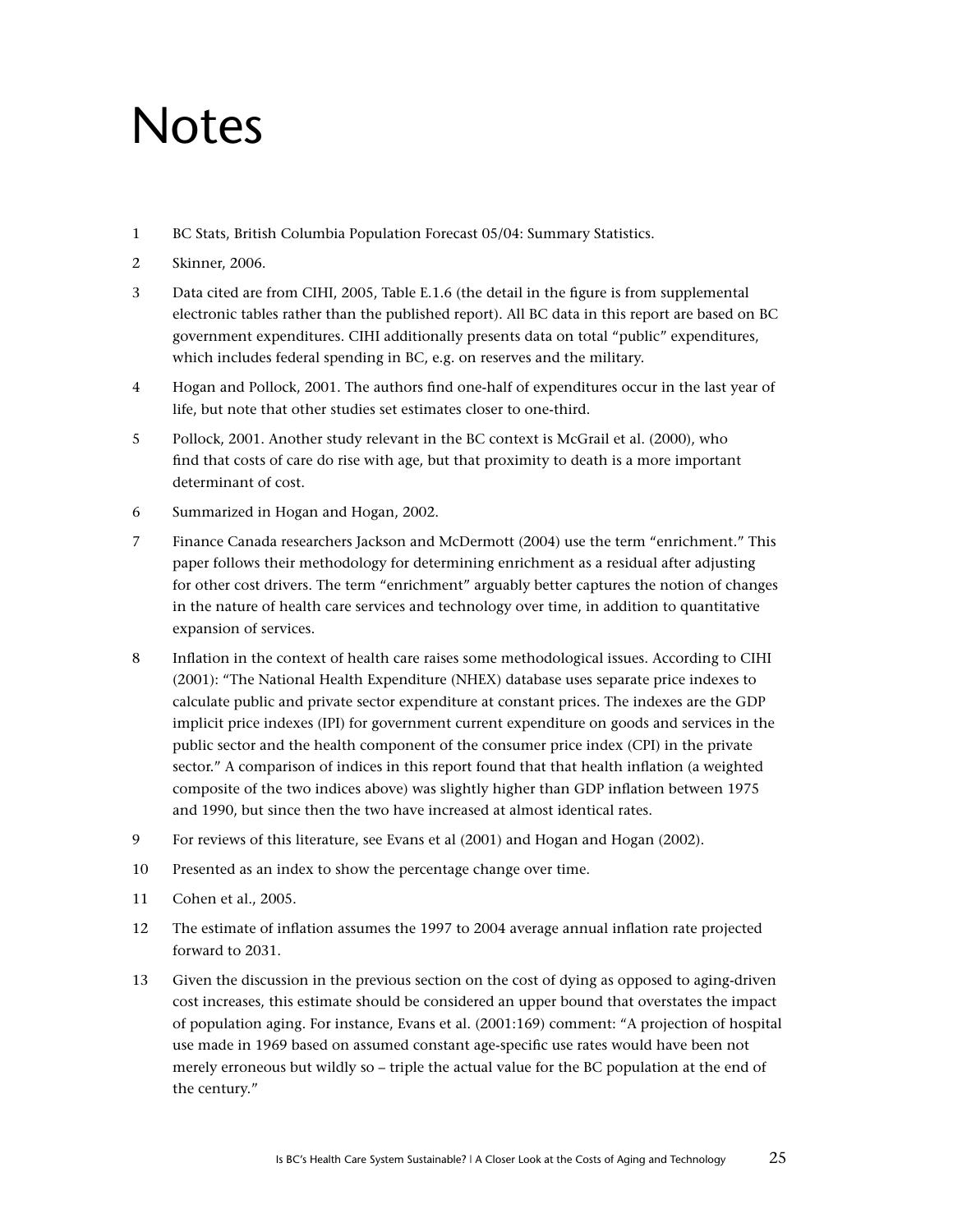- 14 Derived from BC Stats, BC Economic Accounts, April 2006 release.
- 15 The impact of an aging population on GDP growth is ambiguous. GDP growth will be lower to the extent that labour force participation declines, and higher if productivity rates can be improved.
- 16 See Hogan and Hogan, 2002.
- 17 Based on estimates from the BC Ministry of Health, cited in Evans et al., 2001. Such shifts are not considered in the scenarios of future costs.
- 18 Glied, 2003, pp.134-5.
- 19 These examples are principally related to seniors. Expensive technological interventions also occur at the beginning of life, such as treatments for increasingly premature babies.
- 20 McFarlane, 2005.
- 21 Figures from BC Ministry of Health, 2005 and 2006.
- 22 Rachlis, 2005.
- 23 BC Ministry of Health, 2005 and 2006.
- 24 CIHI, *Drug Expenditure in Canada 2003* and *Drug Expenditure in Canada 2005*.
- 25 Evans et al., 2001.
- 26 See Canadian Association on Gerontology, 1999. Among other things, it reports that 19 to 36% of drug-related hospital admissions are the result of prescribing errors.
- 27 CIHI, *Hospital Trends in Canada 2005*.
- 28 Lexchin, 2001. He cites the additional cost at \$3.2 billion. In this paper, the figure has been altered to between \$3 billion and \$4 billion because original figures were derived from 1996 drug cost data and were not adjusted for inflation.
- 29 Federal/Provincial/Territorial Ministers Task Force, 2006, p. 32.
- 30 Morgan and Hurley (2002) argue that direct-to-consumer marketing of technology developments, particularly to the aging baby boomer cohort, will be an important costdriver. Research by Barbara Mintzes et al. (2003) suggests direct-to-consumer advertising is having detrimental impacts on the nature of treatment.
- 31 As surveyed by Cassels, 2002.
- 32 National Advisory Council on Aging, 2000.
- 33 Krugman, 2005.
- 34 Evans, 2003, p. 20.
- 35 Lehoux, 2002.
- 36 According to Glied, 2003.
- 37 Romanow Commission, 2002, p. 83.
- 38 Flood et al, 2004.
- 39 Cohen, 2005.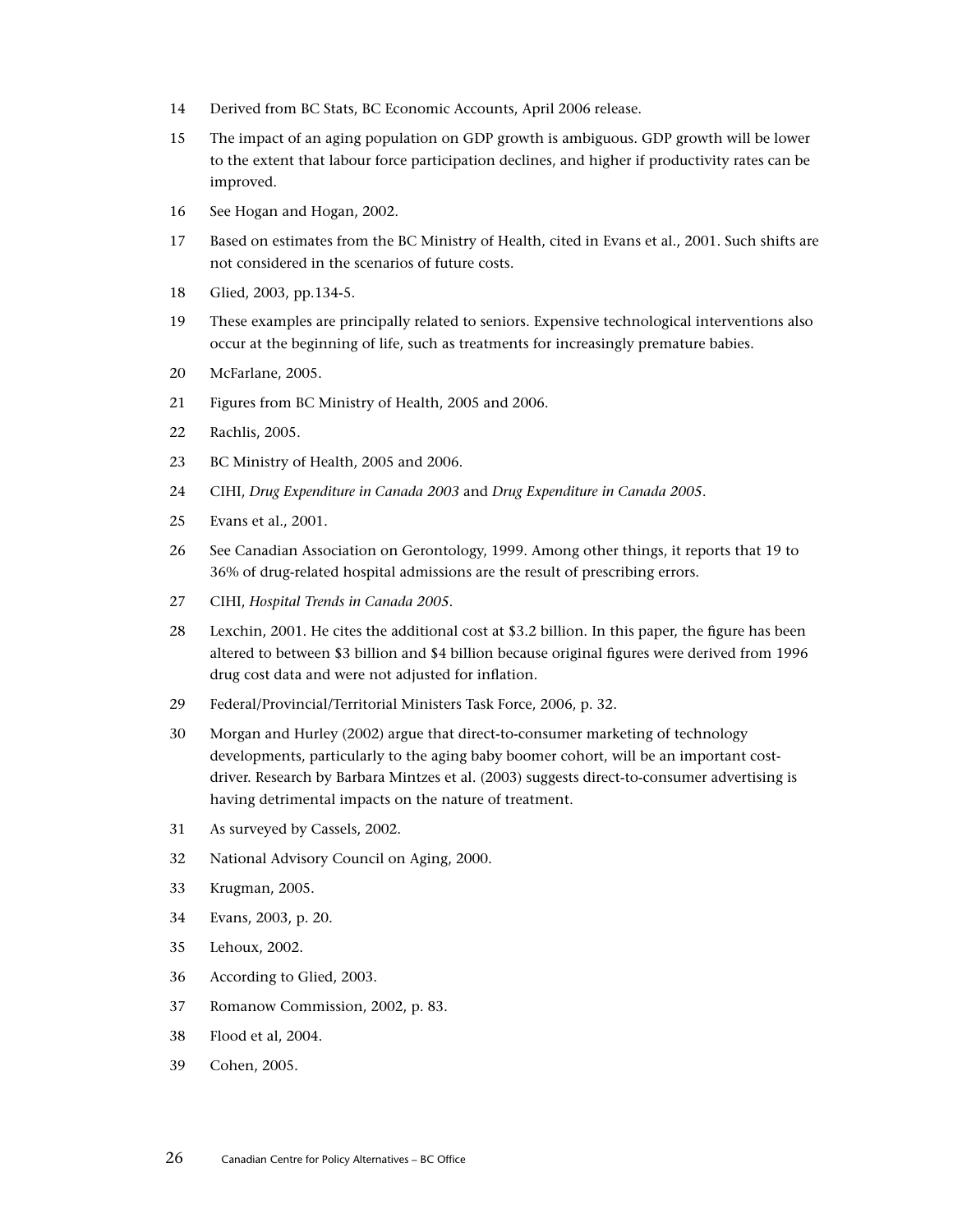## References

BC Ministry of Health. 2005. *Achieving Timely Access: Improving Wait Times for Surgery in British Columbia*. March 31.

\_\_\_\_\_\_\_\_\_\_. 2006. *What Affects the Delivery of Health Services*. Backgrounder, September 28.

BC Stats. *BC Population by Age and Sex.* October 2004 update.

\_\_\_\_\_\_\_\_\_. *Population Forecast 04/01*.

- Canadian Association on Gerontology. 1999. Policy Statement: Seniors and Prescription Drugs. Approved by CAG Board, November 4. Accessed at: www.cagagc.ca/english/551\_e.php
- Canadian Hospice Palliative Care Association. 2001. *Submission to the Commission on the Future of Health Care in Canada*. November.

Canadian Institute for Health Information. Various years. *Drug Expenditures in Canada*. Ottawa.

\_\_\_\_\_\_\_\_\_\_. 2005. *Hospital Trends in Canada*. Ottawa.

\_\_\_\_\_\_\_\_\_\_. 2005. *National Health Expenditure Trends 1975-2005*. Ottawa.

- \_\_\_\_\_\_\_\_\_\_. 2001. *Price Indexes Used in National Health Expenditures*. Ottawa.
- Cassels, Alan. 2002. *Paying for What Works: BC's Experience with the Reference Drug Program as a Model for Rational Policy Making*. Vancouver: Canadian Centre for Policy Alternatives. March.
- Cohen, Marcy. 2005. *Democratizing Public Services: Lessons from other jurisdictions and implications for health care reform in BC*. Vancouver: Canadian Centre for Policy Alternatives. March.

\_\_\_\_\_\_\_\_\_, Janice Murphy, Kelsey Nutland and Aleck Ostry. 2005. *Continuing Care Renewal or Retreat? BC Residential and Home Health Care Restructuring 2001-2004*. Vancouver: Canadian Centre for Policy Alternatives. April.

- Commission on the Future of Health Care in Canada (Romanow Commission). 2002. *Building on Values: The Future of Health Care in Canada*. Ottawa.
- Evans, Robert. 2003. *Political Wolves and Economic Sheep: The Sustainability of Public Health Insurance in Canada*. Center for Health Services and Policy Research, working paper 03:16W.
- Evans, Robert, Kimberlyn McGrail, Steven Morgan, Morris Barer and Clyde Hertzman. 2001. "Apocalypse No: Population Aging and the Future of Health Care Systems" In *Canadian Journal on Aging*, 20:1, pp. 160-191.
- Federal/Provincial/Territorial Ministerial Task Force. 2006. *National Pharmaceuticals Strategy Progress Report*. June.
- Flood, Colleen, Mark Stabile and Carolyn Tuohy. 2004. "How Does Private Finance Affect Public Health Care Systems? Marshalling the Evidence from OECD Nations" in *Journal of Health Politics, Policy, and Law*, 29(3), pp. 359-396.
- Hogan, Seamus and Sarah Hogan. 2002. *How will the Ageing of the Population affect Health Care Needs and Costs in the Foreseeable Future?* Discussion Paper No. 25 for the Commission on the Future of Health Care in Canada. October.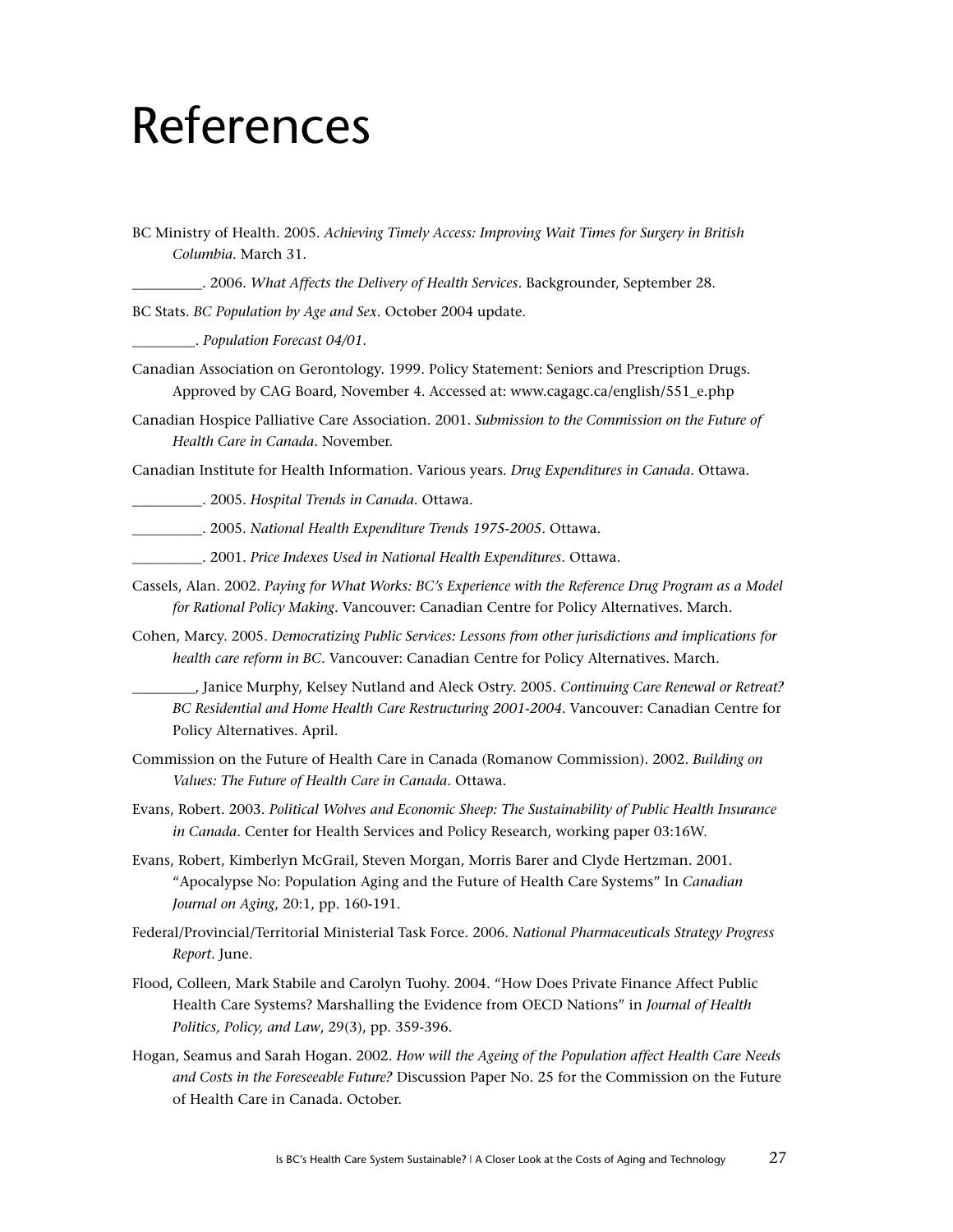- Hogan, Seamus and Allan Pollock. 2001. *Why Does Health Care Utilization Increase with Age: The Cost of Living or the Cost of Dying?* Paper presented to the Canadian Economics Association Annual Meetings. June 2001.
- Jackson, Harriet and Alison McDermott. 2004. *Health-care Spending: Prospect and Retrospect.* Analytical note 2004-01, Economic and Fiscal Policy Branch, Fiscal Policy Division, Department of Finance. January.
- Krugman, Paul. 2005. "Medicine: Who Decides?" in *The New York Times.* December 26.
- Lehoux, Pascale. 2002. *Could New Regulatory Mechanisms be Designed after a Critical Assessment of the Value of Health Innovations?* Discussion Paper no. 37 for the Commission on the Future of Health Care in Canada. November.
- Lexchin, Joel. 2001. *A National Pharmacare Plan: Combining Efficiency with Equity*. Ottawa: Canadian Centre for Policy Alternatives.
- McFarlane. Lawrie. 2005. "Supreme Court slaps for-sale sign on medicare" in *Canadian Medical Association Journal*, 173(3), 269-70, August 2.
- McGrail, Kimberlyn, Bo Green, Morris Barer, Robert Evans, Clyde Hertzman and Charles Normand. 2000. "Age, costs of acute and long-term care and proximity to death: evidence for 1987-88 and 1994-95 in British Columbia" in *Age and Ageing*, 29: 249-253.
- McGregor, Maurice and James Brophy. 2005. "End-user Involvement in Health Technology Assessment (HTA) Development: A Way to Increase Impact" in *International Journal of Technology Assessment in Health Care*, 21:263-67, April.
- Mintzes B, Barer ML, Kravitz RL, Bassett K, Lexchin J, Kazanjian A, Evans RG, Pan R, and Marion SA. 2003. "How Does Direct-to-Consumer Advertising Affect Prescribing? A Survey in Primary Care Environments With and Without Legal DTCA" in *Canadian Medical Association Journal,* September 2;169(5):405-412.
- Morgan, Steve and Jeremiah Hurley. 2002. *Influences on the 'Health Care Technology Cost-Driver.*' Discussion Paper no. 14 for the Commission on the Future of Health Care in Canada. August.
- National Advisory Council on Aging. 2000. "Modernizing Medicare for the Next Generation" in *Expression: Bulletin of the National Advisory Council on Aging*, 14(1), Winter.
- National Forum on Health. 1997. *Canada Health Action: Building on the Legacy*, Synthesis Reports and Issues Papers. Paper titled "Creating a Culture of Evidence-based Decision-Making" by Evidence-Based Decision Making Working Group.
- Pollock, Allan. 2001. "Compression of Health Expenditures" in *Health Policy Research Bulletin*, Vol.1, no.1, http://www.hc-sc.gc.ca/iacb-dgiac/araddraa/english/rmdd/bulletin/aging02.html.
- Rachlis, Michael. 2005. *Public Solutions to Health Care Wait Lists*. Ottawa: Canadian Centre for Policy Alternatives. December.
- Skinner, Brent. 2006. *Paying More, Getting Less 2006: Measuring the Sustainability of Provincial Public Health Expenditure in Canada*. The Fraser Institue.